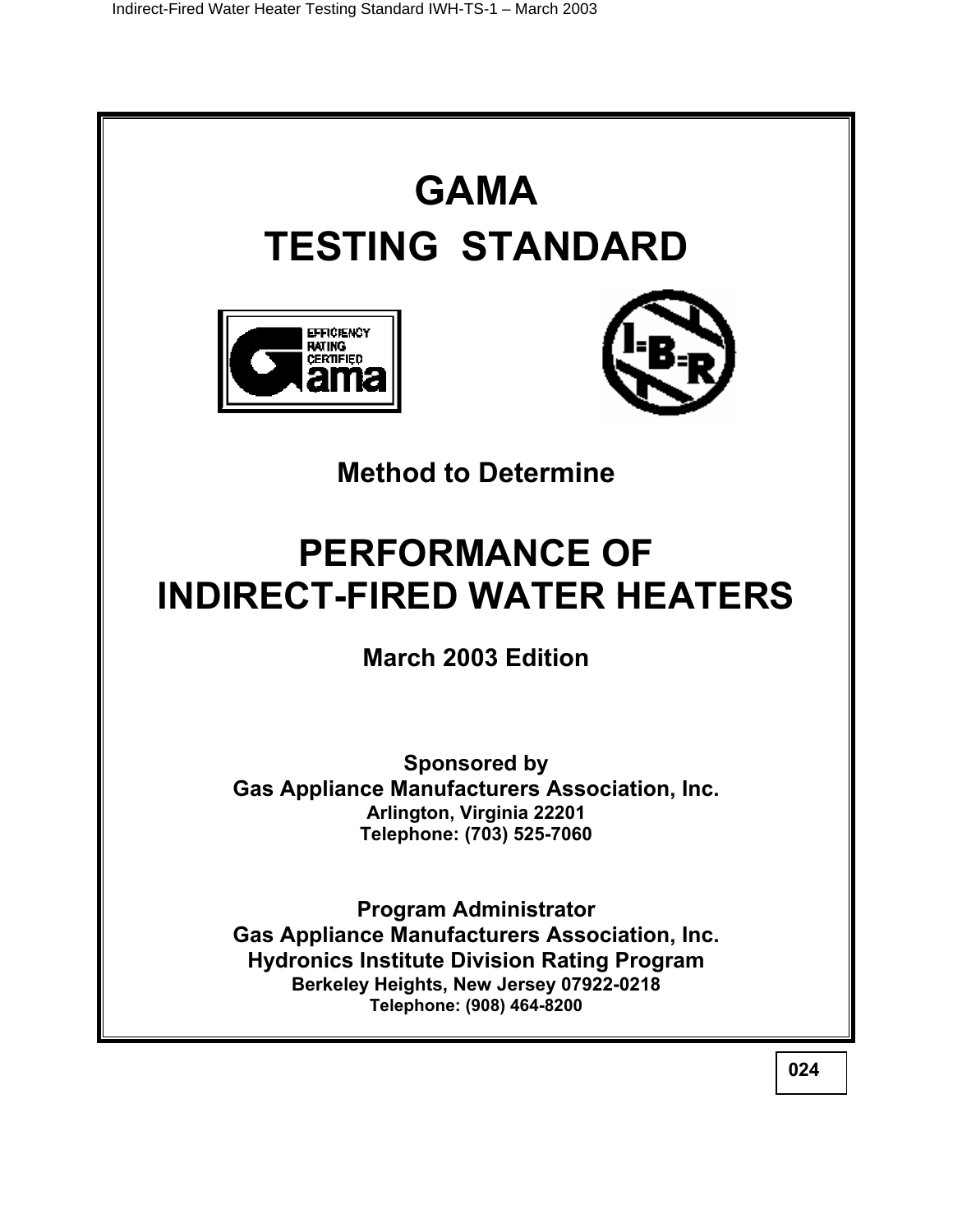# **TESTING STANDARD**

## **Method to Determine**

## **Performance of Indirect-Fired Water Heaters**

## TABLE OF CONTENTS

| Section 1       |                                                                        |  |
|-----------------|------------------------------------------------------------------------|--|
| Section 2       |                                                                        |  |
| Section 3       |                                                                        |  |
| Section 4       |                                                                        |  |
| Section 5       |                                                                        |  |
| Section 6       |                                                                        |  |
| Section 7       |                                                                        |  |
| Section 8       |                                                                        |  |
| Section 9       |                                                                        |  |
| Section 10      |                                                                        |  |
| <b>FIGURES</b>  |                                                                        |  |
| 1               |                                                                        |  |
| 2               |                                                                        |  |
| <b>FORMS</b>    |                                                                        |  |
| IWH-TS-1        |                                                                        |  |
| IWH-ST-1        |                                                                        |  |
| IWH-CD-1        |                                                                        |  |
| IWH-FD-1        |                                                                        |  |
| IWH-R-1         |                                                                        |  |
| <b>TABLES</b>   |                                                                        |  |
| 3               |                                                                        |  |
| <b>Exibit A</b> | Least Square Method For A Straight Line Through A Series Of Points  23 |  |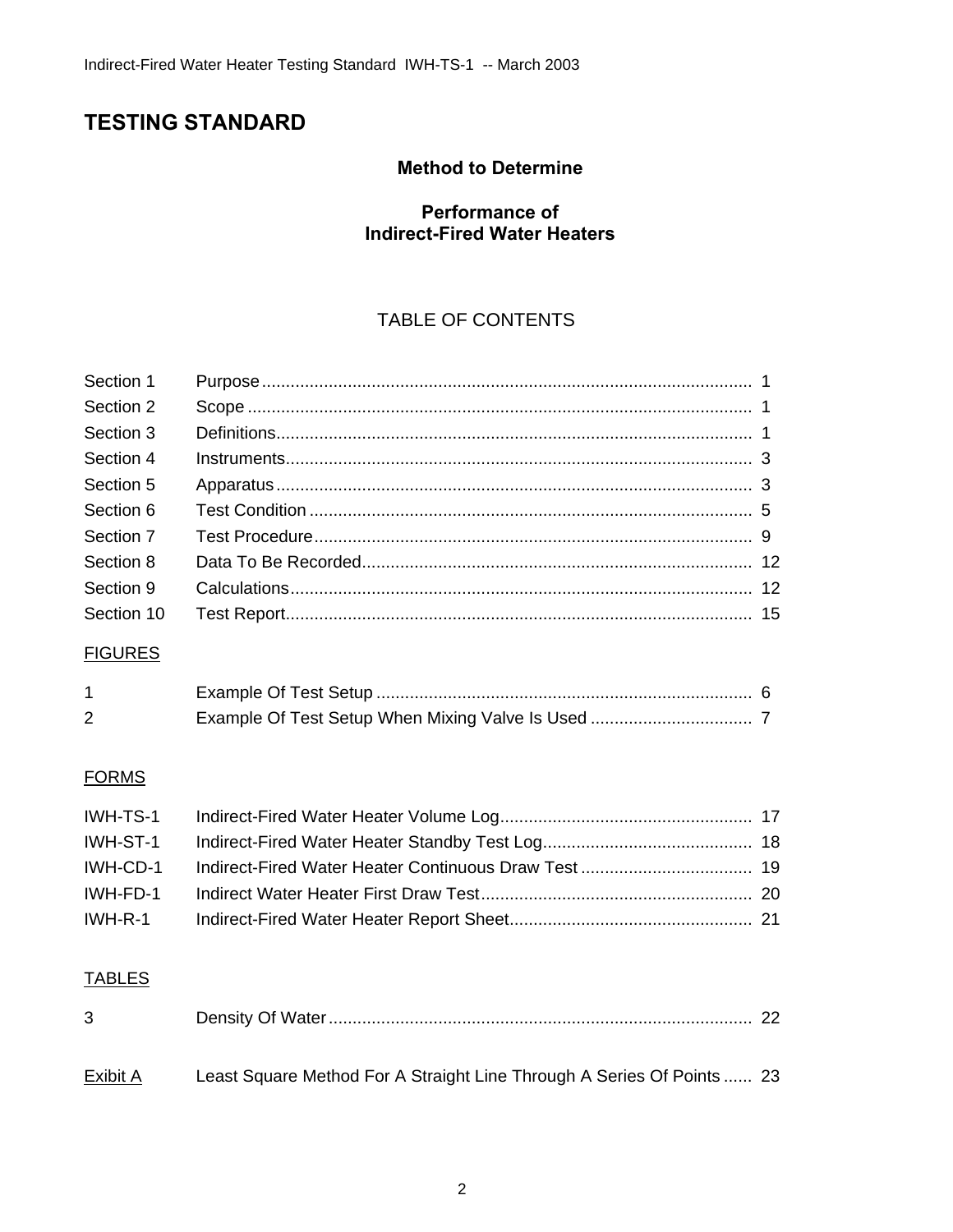# **TESTING STANDARD**

## **Method to Determine**

## **PERFORMANCE OF INDIRECT-FIRED WATER HEATERS**

## **March 2003 Edition**

## **1.0 PURPOSE**

 To establish a method of test to determine the performance of Indirect-Fired Water Heaters; both Indirect-Fired Storage Waters Heaters and Indirect-Fired Instantaneous Water Heaters.

## **2.0 SCOPE**

## **2.1**

This test method is intended to apply to Indirect-Fired Water Heaters designed for installation with a hot water boiler or some other external source of heated water.

## **2.2**

This standard is limited to Indirect-Fired Water Heaters having a total volume (potable plus heat source) of 120 gallons or less.

**2.3**

This standard does not apply to direct-fired instantaneous or storage water heaters, direct fired instantaneous water heaters, tankless water heaters, or heat pump water heaters.

#### **3.0 DEFINITIONS**

#### **COMBINATION SPACE HEATING AND WATER HEATING APPLIANCE -**

 A unit designed to provide space heating and potable water heating from a single primary energy source.

#### **HOT WATER STORAGE TANK -**

A tank used to store heated, potable water.

#### **INDIRECT-FIRED STORAGE WATER HEATER -**

A water heater consisting of a potable hot water storage tank equipped with an internal or external heat exchanger used to transfer heat to the stored potable water from an external source.

#### **INDIRECT-FIRED INSTANTANEOUS WATER HEATER -**

A water heater consisting of a tank which contains hot water from an external source and a heat exchanger used to transfer heat from this stored water to the potable water.

#### **TANKLESS WATER HEATER -**

A heat exchanger for indirect heating of domestic water, designed to be used without a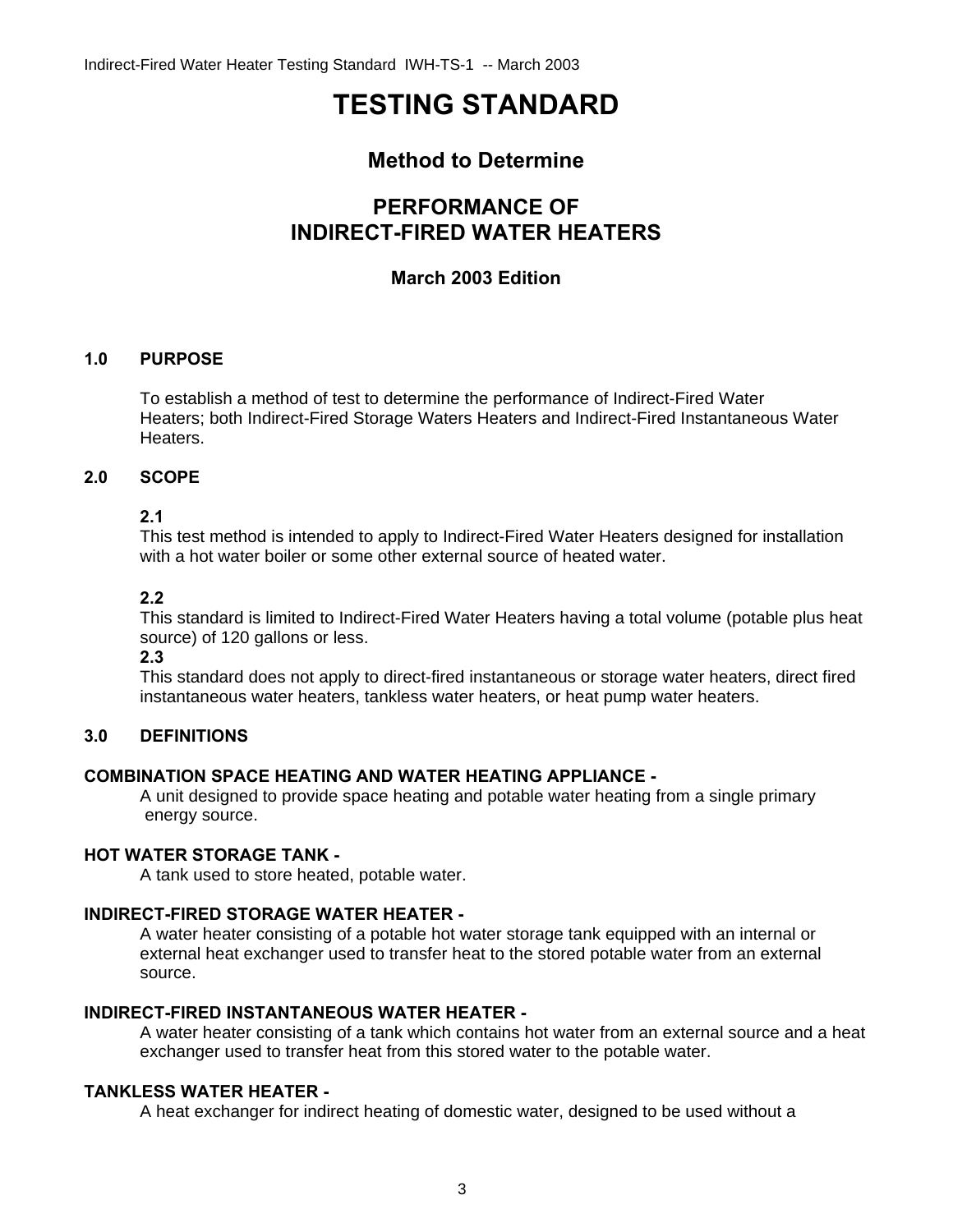domestic water storage tank. It may be attached directly to the boiler, or installed external to the boiler and connected by piping.

#### **THERMOSTAT, TANK -**

 A device which senses changes in stored water temperature, and controls by means of separate components, the flow of energy to maintain selected temperatures.

#### **3.1 NOMENCLATURE**

- **c<sub>p</sub>** Specific heat of water, Btu per pound °F<br>**DR** Mean tank water temperature decay rate
- Mean tank water temperature decay rate during standby test, <sup>o</sup>F per hour
- **DR<sub>u</sub>** Uncorrected mean tank water temperature decay rate during standby test, <sup>o</sup>F per hour  **Q** Standby heat loss from the Indirect-Fired Water Heater tank in Btu/hr
- **Qh** Heat exchanger heat input for indirect-fired storage water heater, Btu per hour
- **Ta** Measured ambient air temperature, °F
- **T<sub>c</sub>** Cold water supply temperature,  ${}^{\circ}$ F
- **T<sub>i</sub>** Measured potable water inlet temperature, °F
- **Ti,avg** Average potable water inlet temperature, °F
- **T<sub>ih</sub>** Inlet heat source water temperature to the Indirect-Fired Water Heater, °F
- **T<sub>ih.avg</sub>** Average inlet heat source water temperature to the Indirect-Fired Water Heater, °F
- **T<sub>o</sub>** Measured potable water outlet temperature, <sup>o</sup>F
- **To,avg** Average potable water outlet temperature, °F
- **Toh** Outlet water temperature from Indirect-Fired Water Heater to heat source, °F
- **T<sub>oh,avg</sub>** Average outlet water temperature from Indirect-Fired Water Heater to heat source, °F

 **To(max)**Maximum potable water outlet temperature, draw test, °F

- **T<sub>s</sub>** Mean tank temperature, °F
- **V** Potable water volume for indirect-fired storage water heater, gallons
- **V<sub>c</sub>** Volume of potable water drawn during continuous draw test, gallons per 30 minutes
- **V<sub>cd</sub>** Continuous draw rating, gallons per hour
- **V<sub>d</sub>** Volume of potable water drawn duing the first draw test, gallons
- **V(end)** Volume reading of potable water meter at end of first draw test, gallons
- **V<sub>f</sub>** First hour rating, gallons per hour
- **V<sub>h</sub>** Heat source water volume for indirect-fired storage water heater, gallons
- **V<sub>t</sub>** linitial volume reading of potable meter reading at begining of first draw test, gal
- **w** Water flow rate (potable) in Indirect-Fired Water Heater, gallons per minute
- **wh** Water flow rate (heat source) for Indirect-Fired Water Heater, gallons per minute
- **wh,avg** Average water flow rate (heat source) for Indirect-Fired Water Heater, gallons per minute
- **Wc** Total weight of potable water drawn during continuous draw test, pounds per 30 minutes
- W<sub>d</sub> Total weight of potable water drawn during first draw test, pounds
- W<sub>p</sub> Weight of tank when filled with potable water, pounds
- W<sub>ph</sub> Weight of tank when filled with potable and heat source water, pounds
- **W<sub>t</sub>** Dry weight of tank, pounds
- **WT(end)**Weight of weigh tank and potable water at end of first draw test, pounds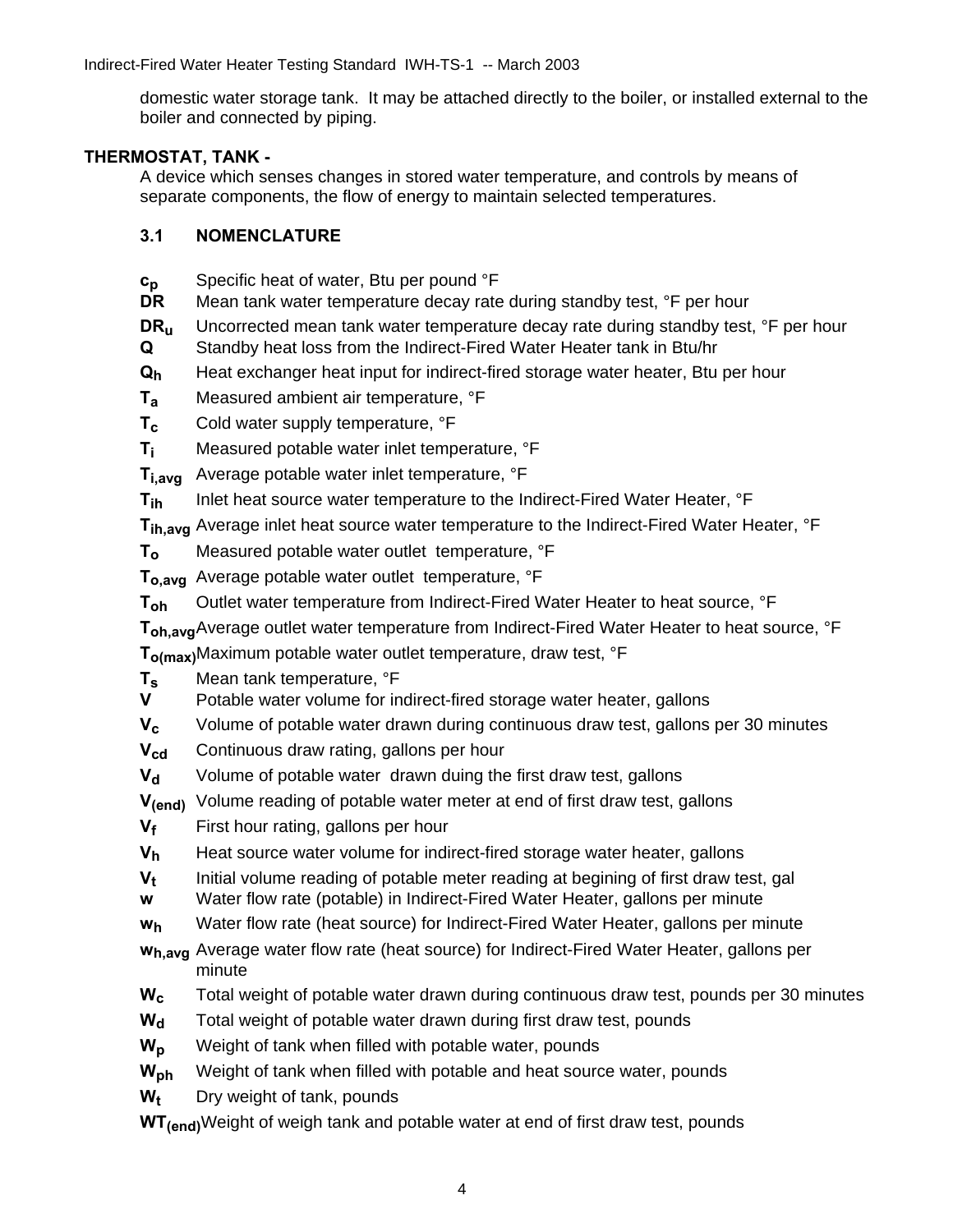- **WT<sub>t</sub>** Initial weight of weigh tank at beginning of first draw test, pounds
- ρ Density of water, pounds per gallon (see Table 3)

#### **4.0 INSTRUMENTS**

#### **4.1 GENERAL**

 All instruments shall be in working order and be calibrated periodically. Records of periodic calibration shall be kept and they shall contain, at a minimum, the date of calibration, method of calibration, and reference standard used.

#### **4.2 TEMPERATURE**

#### **4.2.1 THERMOMETERS**

Shall have an error no greater than  $\pm 1^{\circ}F$ .

#### **4.2.2 THERMOCOUPLES**

Unless otherwise specified herein, thermocouples and their read out instrumentation shall have an error no greater than ±0.2°F for all readings. Thermocouples shall be the bead type having a wire size no greater than No. 24 American Wire Gauge (AWG). Water temperatures thermocouples shall be the immersion type. The meter for reading the temperature shall have 0.1°F graduations

#### **4.3 PRESSURE**

 Water pressure measuring instruments shall be calibrated so that the error is not greater than ±1 pound per square inch.

#### **4 .4 WEIGHT OR VOLUME**

The error associated with the measuring instruments shall not exceed  $\pm 0.5$  percent of the quantity measured.

#### **4.5 TIME**

The error associated with timing instruments shall not exceed  $\pm 0.5$  seconds per hour.

#### **4.6 WATER FLOW RATE**

A flow meter, if used, shall be calibrated so that the error is no greater than 0.5 percent of the hourly rate.

#### **5.0 APPARATUS**

The apparatus described below is used in conjunction with Indirect-Fired Water Heaters during the testing.

#### **5.1 PIPING**

See Figure 1 for a conceptual piping arrangement. Provisions shall be made to assure constant supply water temperature and pressure to the unit. Figure 2 contains a conceptual piping arrangement for an Indirect-Fired Water Heater that uses a mixing valve as determined by 5.5.

#### **5.2 WATER FLOW MEASUREMENT**

Provide appropriate weigh tanks and scales, or calibrated meters, to measure water flow.

#### **5.3 ROOM TEMPERATURE**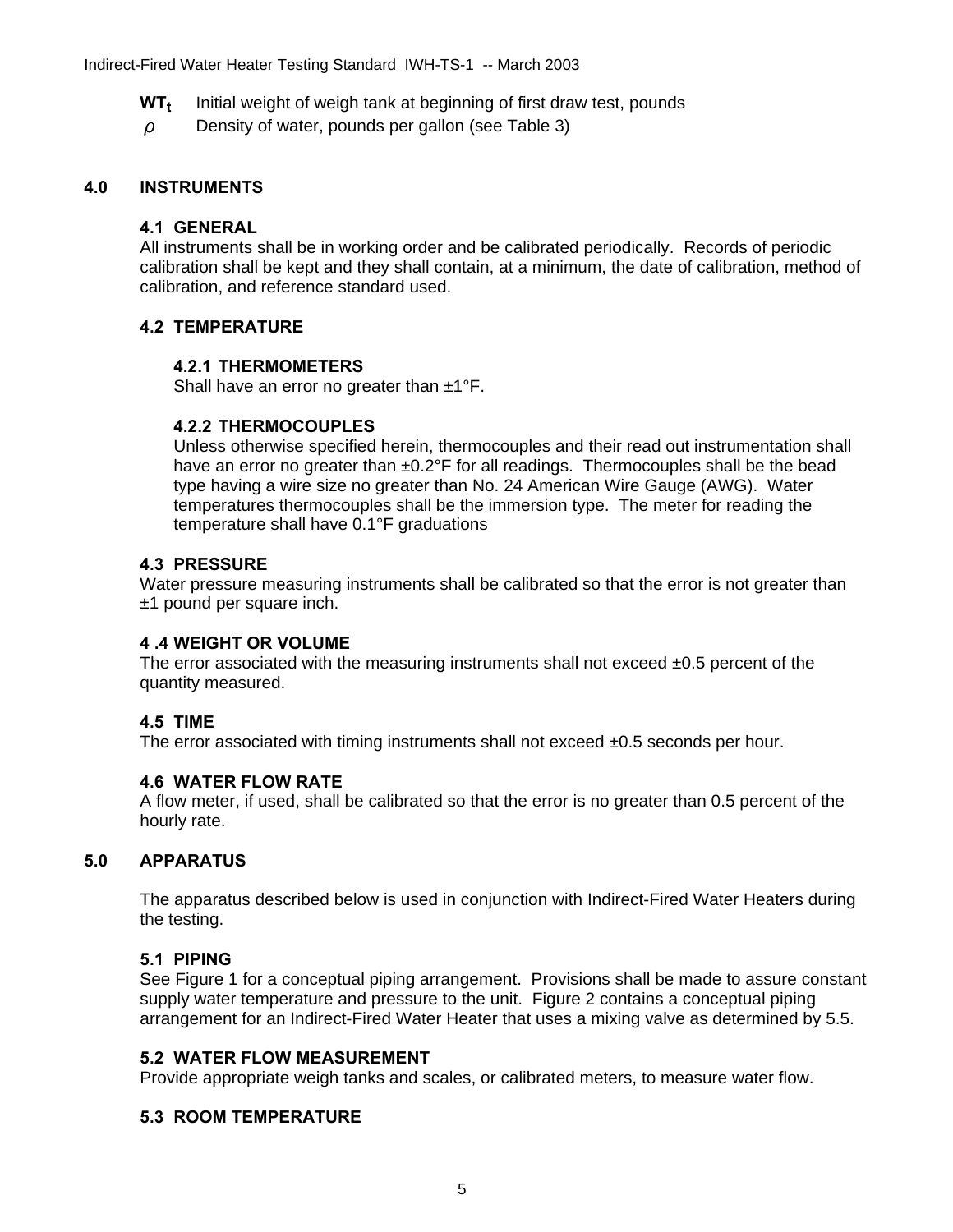Install a thermocouple to measure the ambient temperature with junction shielded against direct radiation from any heat source and positioned at the vertical midpoint of the unit at a perpendicular distance of approximately 24 inches from the surface of the tank jacket.

#### **5.4 THERMOCOUPLE INSTALLATION FOR WATER TEMPERATURES**

#### **5.4.1 THERMOCOUPLE INSTALLATION**

Install six or more thermocouples inside the tank. The thermocouples may be installed in the tank either through (1) the opening for the anode rod, (2) the relief valve opening, (3) the hot water outlet, or (4) other suitable location. Position each thermocouple measuring junction along a vertical line at the level of the center horizontal plane of each nonoverlapping sections of approximately equal volume, from the top to the bottom of the tank; such that each thermocouple is surrounded by water and as far as possible from any heat input device, anodic protective device, tank wall, or other irregularity. The anodic protective device may be removed in order to install the thermocouples and all testing may be carried out with the device removed. If the thermocouples are installed through the hot water outlet, a nonmetallic fitting assembly shall be installed such that the outlet piping is installed as close as possible to its original location. If the hot water outlet includes a heat trap, the heat trap shall be reinstalled on top of the tee fitting. If the thermocouples are installed through the relief valve, a metallic fitting assembly shall be used outside the tank and installed as close as possible to the original location. The added exposed metal tubing shall be insulated, except the relief valve, with a thermal insulation having a value of at least  $R = 4^{\circ}F$  h ft<sup>2</sup>/Btu.

Install thermocouples in both the cold water inlet pipe and the hot water outlet pipe, not more than 24 inches from the connections to the water heater; or, where those connections are inaccessible, at the closest accessible point to those connections. Install thermocouples in the pipe connecting the heat source to the heat exchanger and in the pipe returning the water to the heat source within 24 inches of the connection to the heat exchanger. Locate the thermocouples downstream of two elbows, or a turbulator, to assure good mixing.

#### **5.4.2 MEAN TANK TEMPERATURE MEASUREMENT**

Mean tank temperature of the water in the water heater tank, wherever specified, shall be the mean of the temperatures determined by using the thermocouples installed in the tank as specified in 5.4.1.

#### **5.5 MIXING VALVES**

Testing an Indirect-Fired Water Heater utilizing a mixing valve is permitted, as long as the mixing valve is supplied by the manufacturer as standard equipment. In such cases, the mixing valve used for testing shall be the same valve provided by the manufacturer, and shall be installed in accordance with the manufacturer's instructions. The outlet water temperature,  $T_{\Omega}$ , shall be taken using a thermocouple in a heat trap connected to the "mixed" outlet of the valve. If a water meter is used, it shall be installed upstream of the cold water connection to the mixing valve so that the total water volume drawn through both the hot and cold mixing valve connections is measured (Figure 2).

#### **5.6 HEAT SOURCE**

A laboratory source of heated water shall be provided, with sufficient capacity to adequately supply the largest unit to be tested.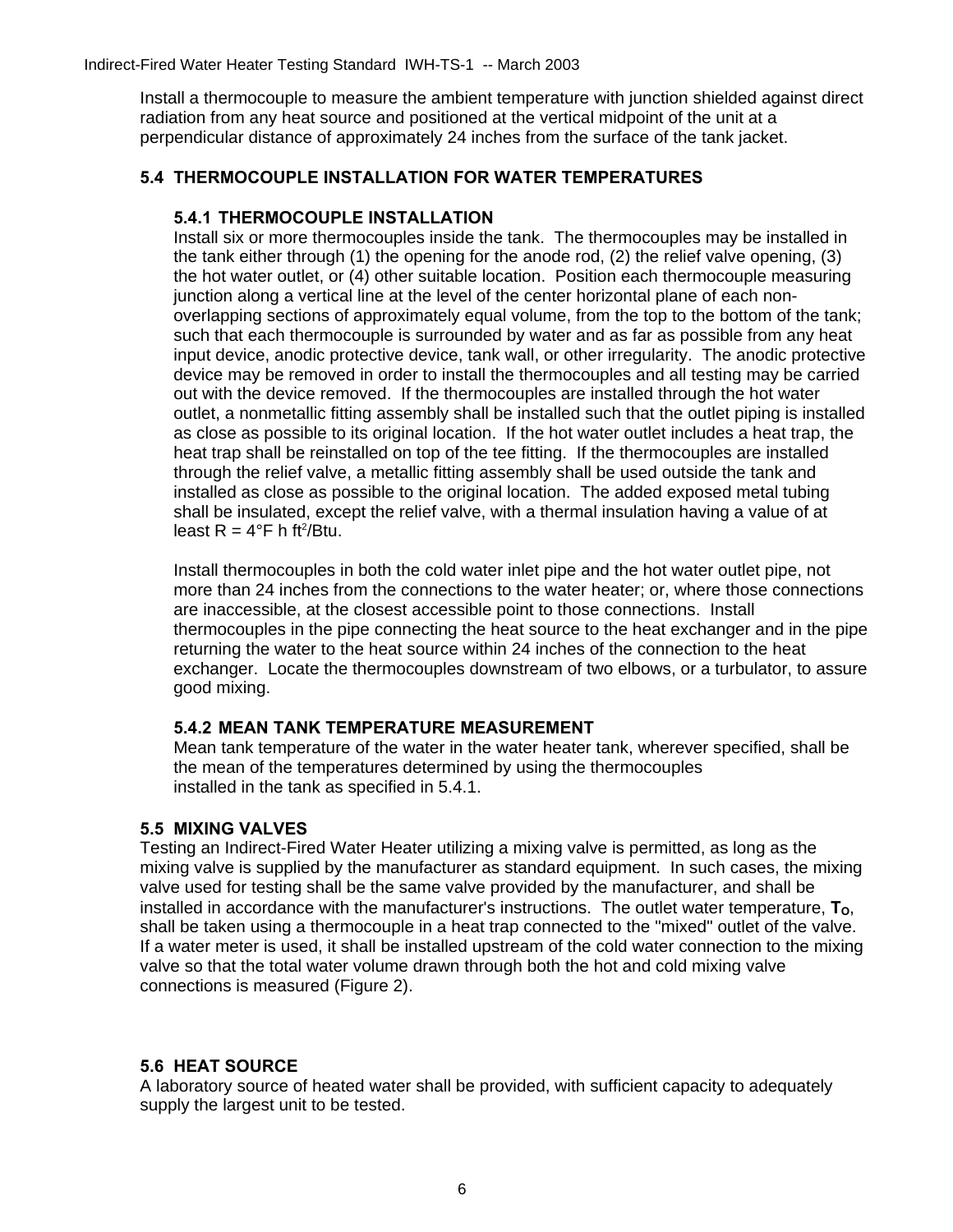Indirect-Fired Water Heater Testing Standard IWH-TS-1 -- March 2003

### **6.0 TEST CONDITIONS**

 Indirect-Fired Storage Water Heaters and Indirect-Fired Instantaneous Water Heaters shall be equipped with the apparatus described in Section 5, and the instrumentation described in Section 4, and shall be set up for recording data. Refer to Figure 1 when equipping the test unit with the apparatus and instrumentation. The heaters shall be adjusted to the test requirements or conditions described in Sections 6 and 7.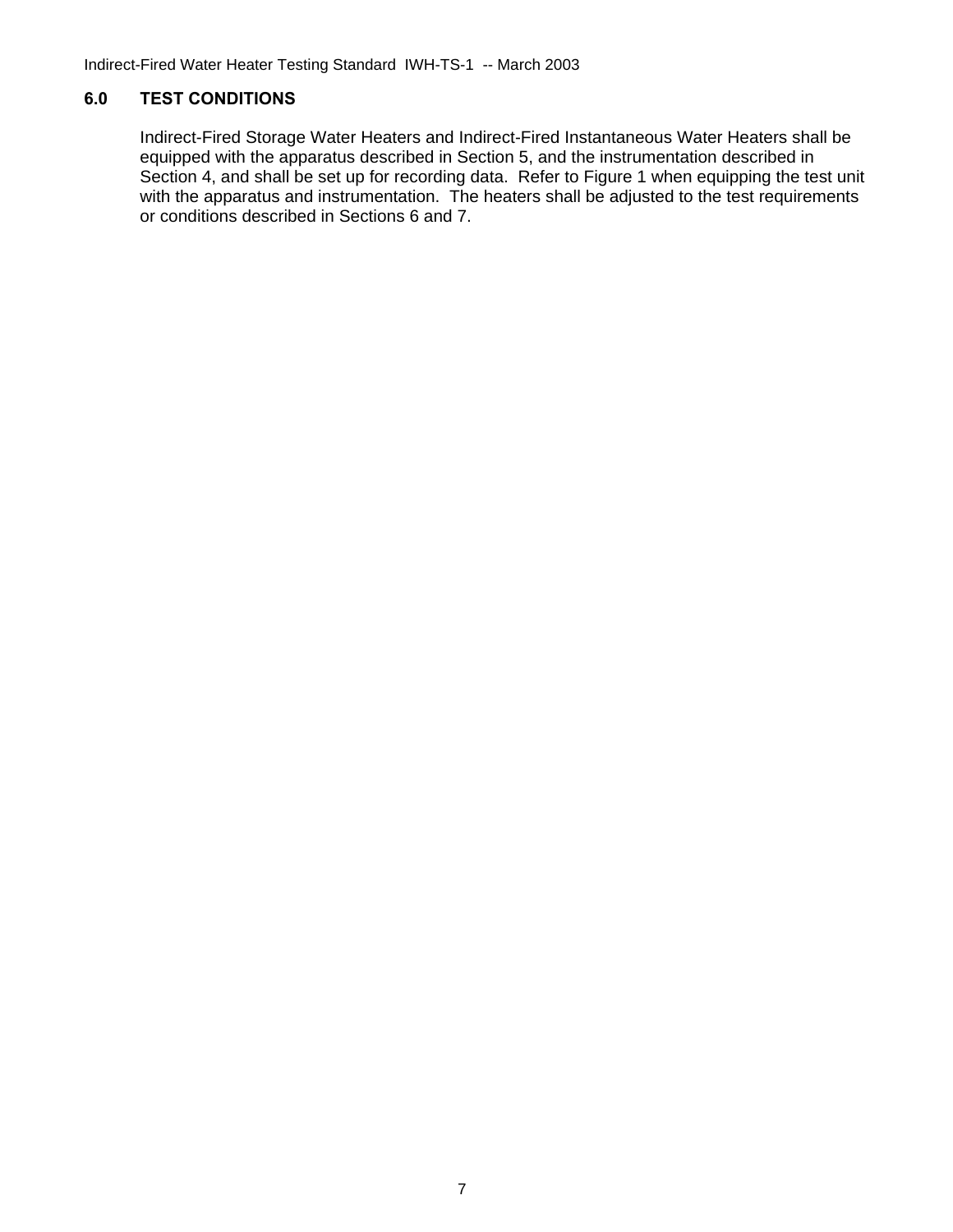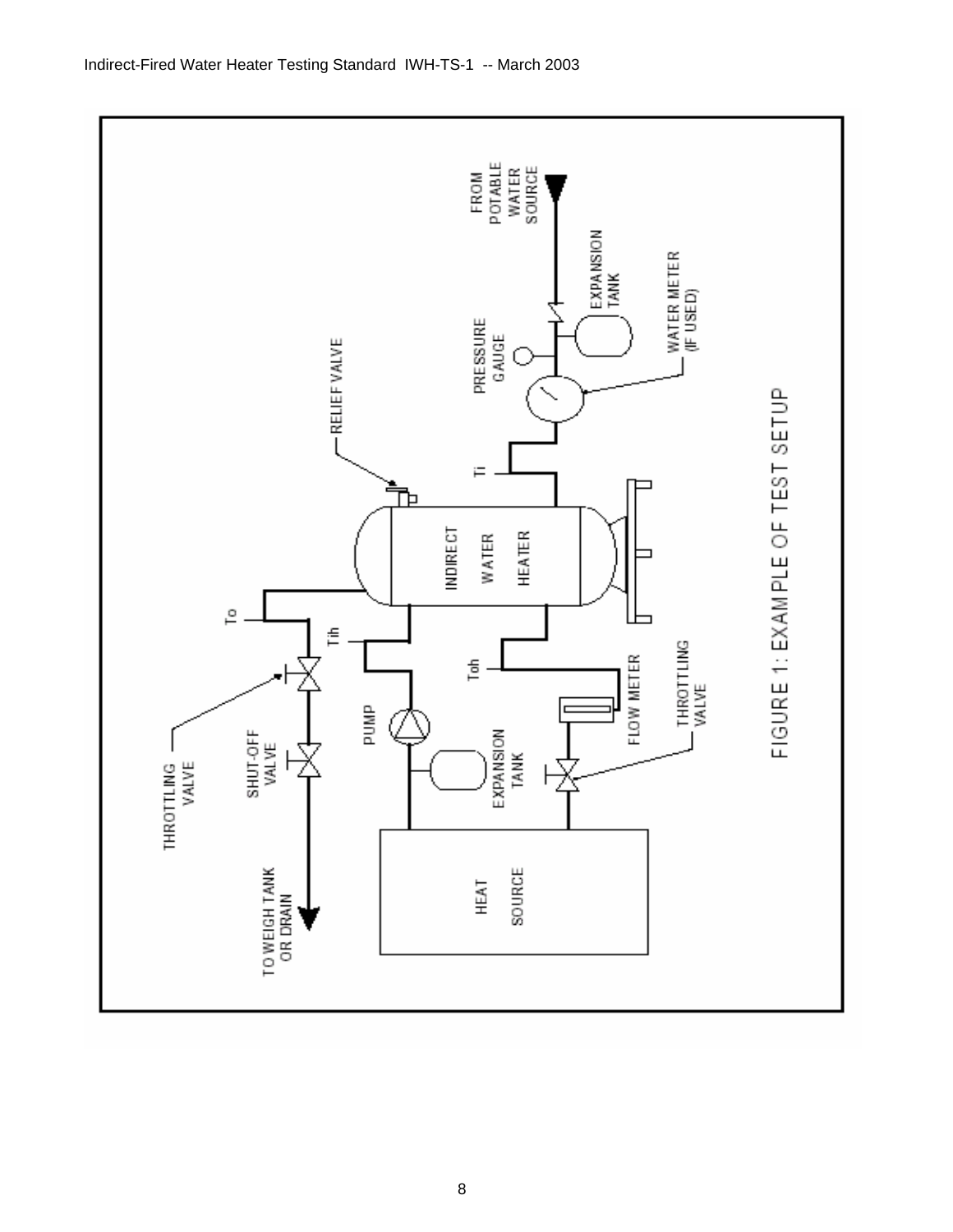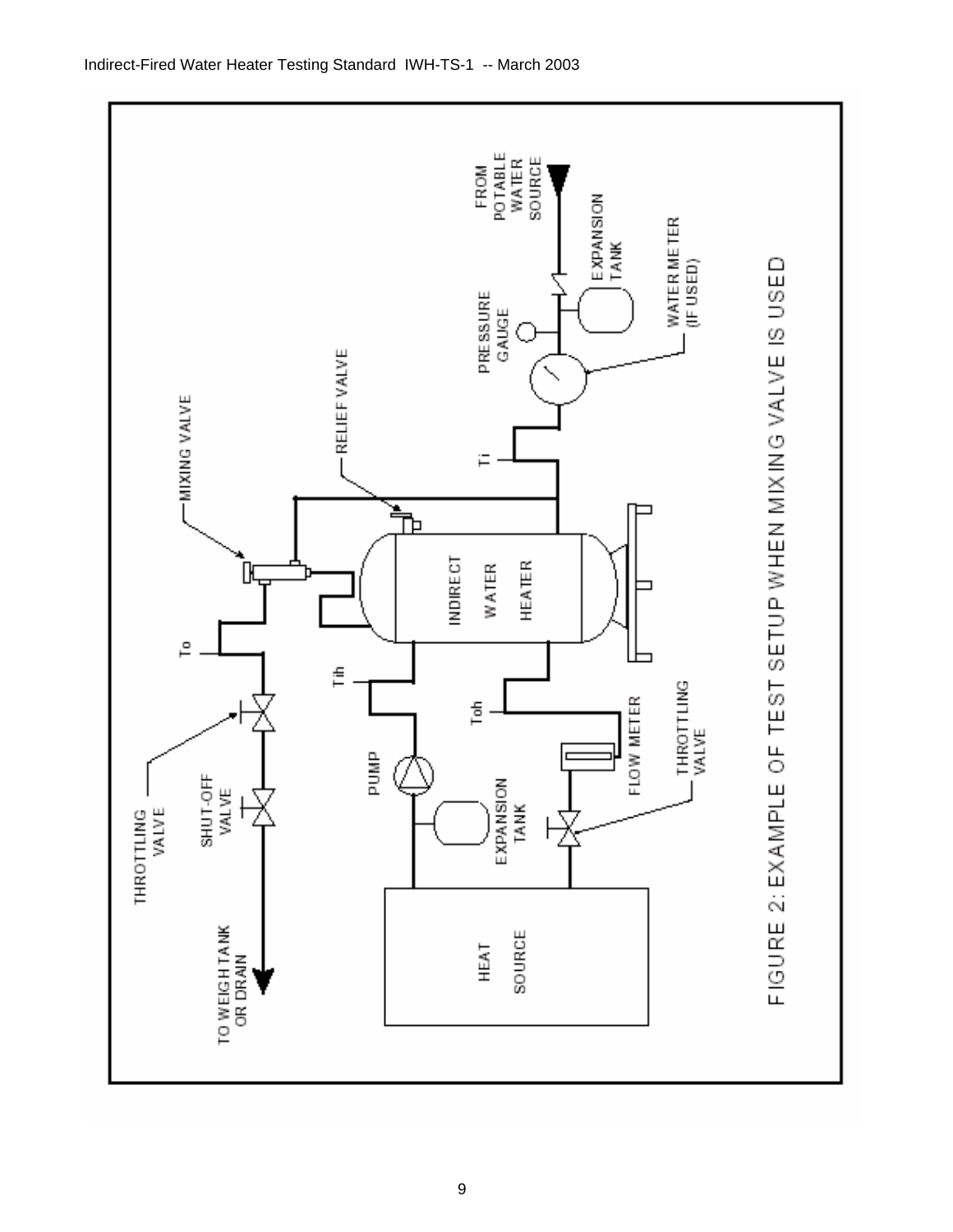#### **6.1 INSTALLATION**

#### **6.1.1 INSTALLATION**

Install the water heater according to the manufacturer's installation instructions on a  $\frac{3}{4}$  inch thick plywood platform elevated approximately 4 inches off the floor by three  $2 \times 4$  inch runners. An appropriately rated pressure and temperature relief valve shall be installed in the location specified by the manufacturer.

#### **6.1.2 HEAT SOURCE PIPING**

The connecting pipe between the thermocouple and the Indirect-Fired Water Heater shall be metal pipe up to the thermocouple and the balance of the piping may be as specified by the testing laboratory (see Figure 1).

## **6.1.3 POTABLE WATER PIPING**

The piping connecting the potable water inlet and outlet to the Indirect-Fired Water Heater shall be of the same size as the tank connections and each shall have a heat trap loop located at the closest accessible point to these connections. Provide a pressure gauge, a diaphragm type expansion tank, and a check valve in the water supply line. The piping between the potable water inlet and the inlet water thermocouple shall be threaded metal pipe and the balance of the piping may be as specified by the lab (see Figure 1).

## **6.2 AIR AND WATER**

## **6.2.1 WATER SUPPLY**

#### **6.2.1.1 POTABLE WATER**

During all of the draw tests, maintain the potable water supply at  $(T_c = 58^\circ F \pm 2^\circ F)$  and at a gauge pressure of between 40 psig and the maximum pressure specified by the manufacturer for the unit under test.

If the water supply pressure varies outside of these limits during testing, the heater shall be isolated by use of a shut-off valve in the supply line with an expansion tank installed in the supply line downstream of the shut-off valve. There shall be no shut-off means between the expansion tank and the water heater inlet.

#### **6.2.1.2 HEAT SOURCE WATER SUPPLY**

During all of the draw tests, the water supplied to the water heater's heat exchanger inlet, **T**, shall be 180°F ±2.5°F.

### **6.2.2 WATER FLOW RATES**

 Maintain the required potable water flow rate, **w**, within ±0.25 gpm at all times during the test (see 7.3.2). Maintain the heat source water flow rate, **wh**, within ±0.25 gpm.

#### **6.2.3 AIR TEMPERATURE**

Maintain the ambient air temperature, **Ta**, of the test room, as measured according to Section 5.3., as follows:

| <b>Standby Test</b>     | $70^{\circ}$ F ±5°F                  |
|-------------------------|--------------------------------------|
| Continuous Draw and     |                                      |
| <b>First Draw Tests</b> | $75^{\circ}$ F $\pm$ 10 $^{\circ}$ F |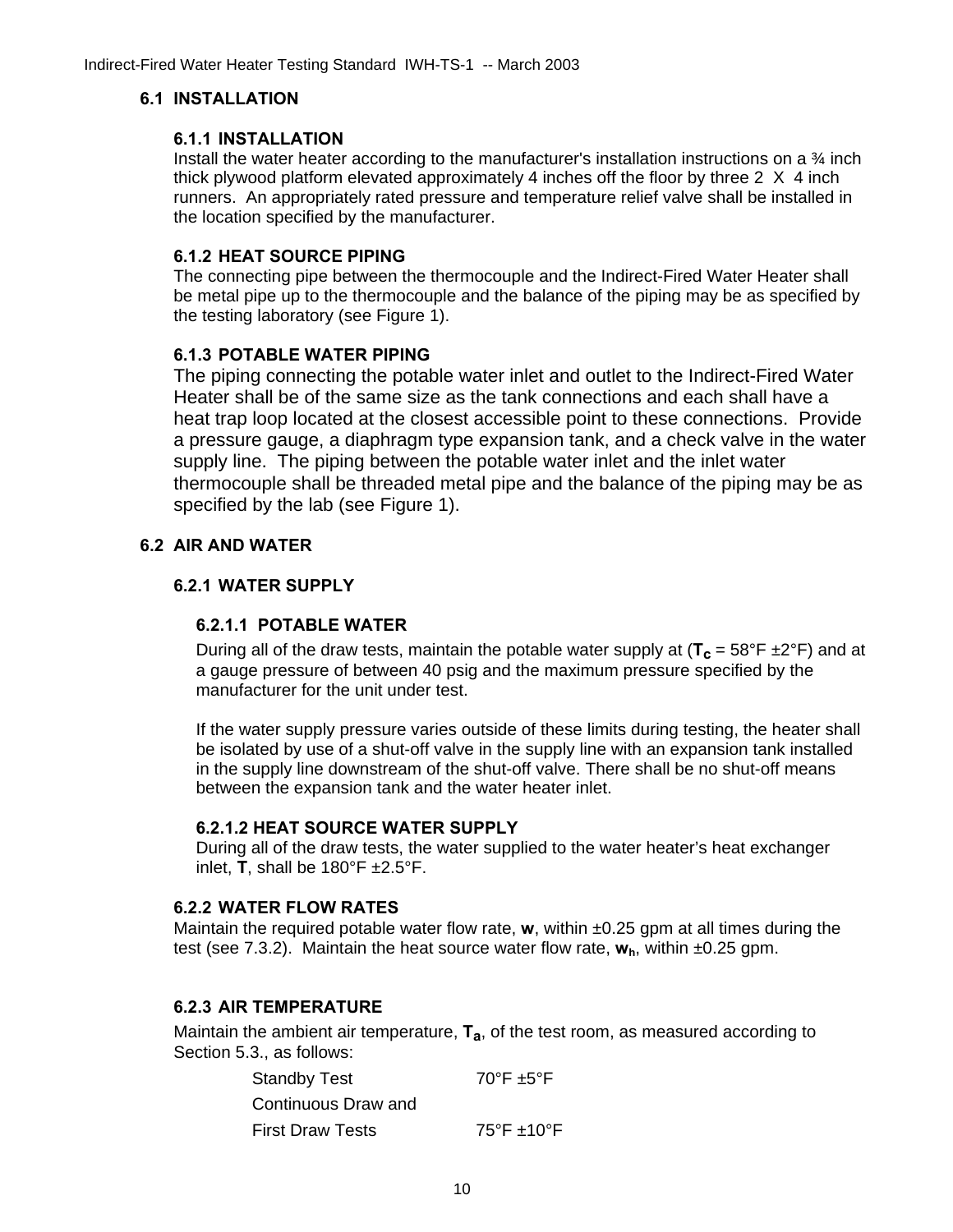## **7.0 TEST PROCEDURE**

At the manufacturer's discretion, an Indirect-Fired Water Heater may be operated prior to the start of the tests. This shall be accomplished by maintaining the mean potable water tank temperature,**Ts**, for a period of at least 24 hours, at the initial starting conditions specified under 7.2.

#### **7.1 WATER VOLUME DETERMINATION**

Install valves and any other fittings on the Indirect-Fired Water Heater that will be necessary to fill its potable and heat source portions with water. Obtain the empty weight of the Indirect-Fired Water Heater, **W<sub>t</sub>** in pounds with these fittings installed. Fill only the potable water portion of the Indirect-Fired Water Heater with water, ensuring that all air is removed. Record the temperature, **T<sub>c</sub>**, of the water used. Obtain the weight of the Indirect-Fired Water Heater with only the potable water portion filled,  $W_p$ , in pounds.

Without draining the potable water portion, fill the heat source portion. Obtain the weight of the Indirect-Fired Water Heater with both the potable and heat source water portions filled, **Wph**, in pounds. Record the temperature,  $T_c$ , of the water used to fill both portions.

#### **7.2 STANDBY TEST**

#### **7.2.1 INDIRECT-FIRED STORAGE WATER HEATER**

Isolate the potable water in the tank to assure that there will be no flow through the tank during this test. Heat the tank using the heat source water until the mean tank temperature reaches at least 140°F. Stop the heating process. When the mean tank temperature is between 138°F and 137°F, start recording mean tank temperature, **Ts**, and room temperature, **Ta**, at regular 15 minute intervals as the tank temperature decays. Maintain the room temperature at  $70^{\circ}$ F  $\pm 5^{\circ}$ F. Record the final reading at a mean tank temperature below 133°F before stopping the test.

#### **7.2.2 INDIRECT-FIRED INSTANTANEOUS WATER HEATER**

Isolate the potable water in the heat exchanger to assure that there will be no flow through the heat exchanger during the test. Heat the tank using the heat source water until the mean tank temperature reaches at least 185°F. Stop the heating process. When the mean tank temperature is between 183F and 182F, start recording mean tank temperature, **Ts**, and room temperature, **Ta**, at regular 15 minute intervals as the tank temperature decays. Maintain the room temperature at 70°F ±5°F. Record the final reading at a tank temperature below 178°F before stopping the test.

#### **7.3 CONTINUOUS DRAW TEST**

#### **7.3.1 HEAT SOURCE FLOW RATE**

Adjust the heat source flow rate,  $w_h$ , ±0.25 gpm, according to the manufacturer's published recommendations, but not to exceed the values shown in Table 1.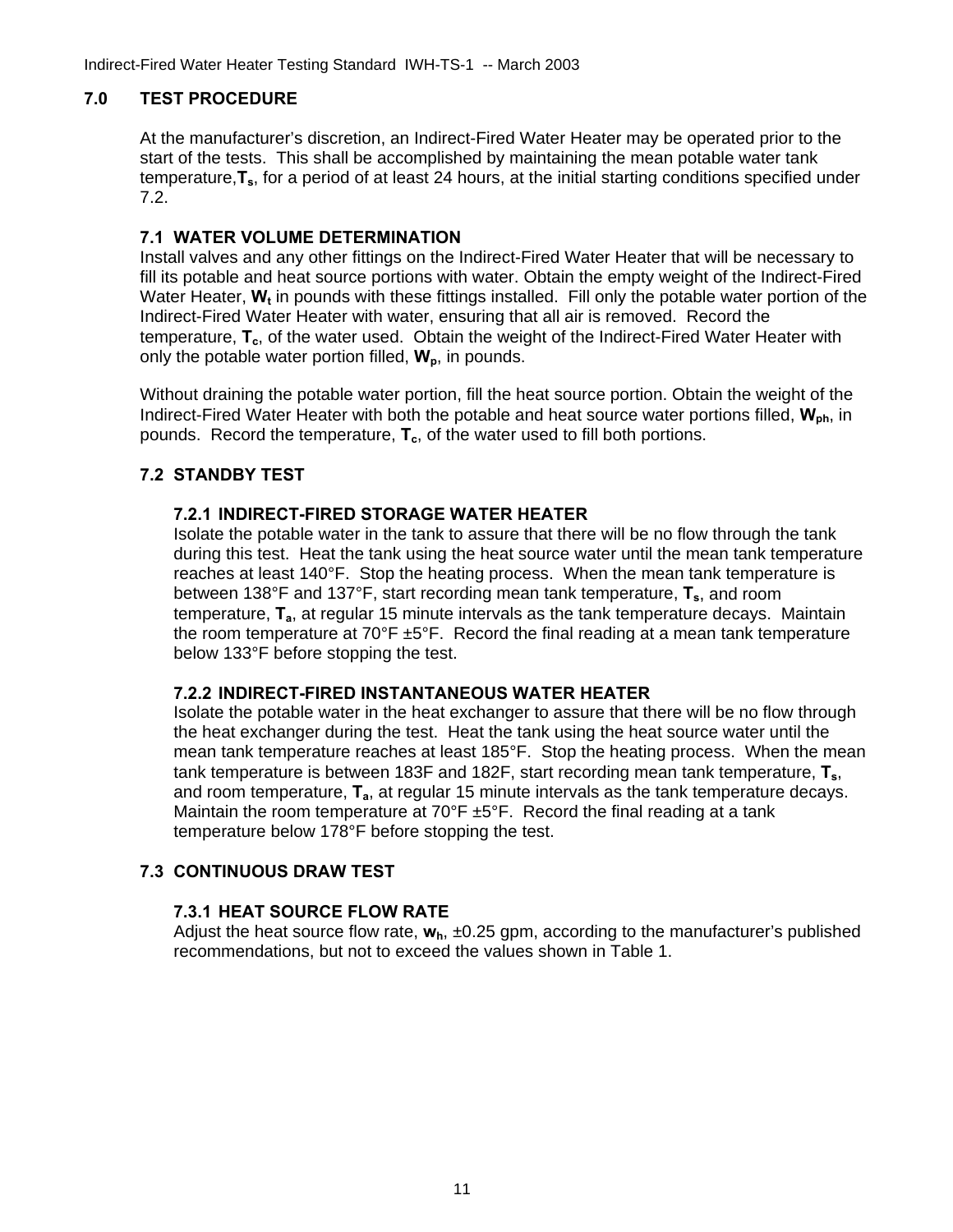## **TABLE 1**

| <b>Nominal connection size</b> | Flow Rate, wh |            |
|--------------------------------|---------------|------------|
| inches                         | gpm           | <u>fps</u> |
| 0.5                            |               | 5          |
| 0.75                           | 8             | 5          |
| 1.0                            | 14            | 5          |
| 1.25                           | 21            | 5          |
| 1.50                           | 28            | 5          |
| 2.0                            | 48            | 5          |
| 2.5                            | 75            | 5          |
| 3.0                            | 106           | 5          |

*Flow Rate (based on heat source connection tube size)* 

## **7.3.2 HEATED POTABLE WATER FLOW RATES**

Adjust the potable water flow rate, **w**, to yield a nominal steady state 77°F Δ**T** = (**To - Ti**)**,** as measured over a period of 15 minutes. If an Indirect-Fired Water Heater is tested with a mixing valve as determined under 5.5, the potable water throttling valve and/or mixing valve shall be adjusted to obtain the maximum potable water flow rate, **w**, at which the above nominal steady state temperature can be maintained. If the mixing valve does not permit the above steady state temperature to be maintained at any potable water flow rate, the heater shall be tested without the mixing valve.

## **7.3.3 HEAT SOURCE INPUT**

The temperature of the water from the heat source to the Indirect-Fired Water Heater, **Tih,** shall be maintained at 180°F ±2.5°F at all times.

## **7.3.4 REQUIRED MEASUREMENTS**

Once temperature and flow conditions are met, readings may be started. Readings shall be logged for the following, at least every 5 minutes from the beginning of the test.

Time of the reading Potable water inlet temperature, **Ti** Potable water outlet temperature, **To** Heat source water temperature entering the Indirect-Fired Water Heater, **Tih** Heat source water temperature leaving the Indirect-Fired Water Heater, **Toh** Heat source water flow rate, **wh** Room temperature, **Ta** 

## **7.3.5 DURATION OF TEST**

The readings shall continue until a 30-minute period has elapsed from the start of the test. During this time, the potable water inlet temperature, **T**<sub>i</sub>, shall remain within 58°F ±2°F, and the temperature rise shall be within 77°F° ±2.5°F. Measure the total weight of water drawn, **W<sub>c</sub>**, pounds per 30 minutes, or record the total potable water flow, **V<sub>c</sub>**, gallons per 30 minutes, during the test.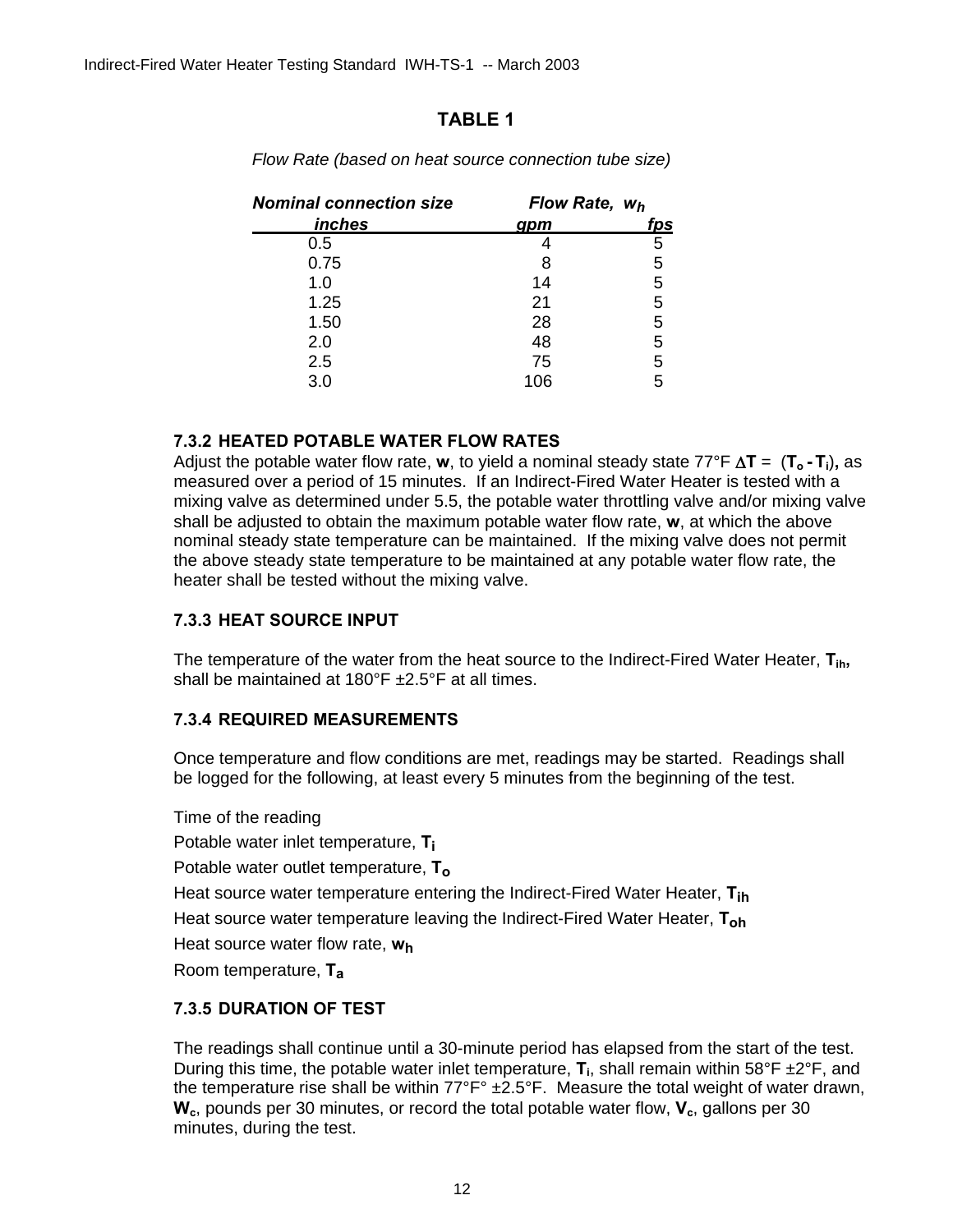## **7.4 FIRST DRAW TEST**

### **7.4.1 INDIRECT-FIRED STORAGE WATER HEATER**

Starting with a tank of cold supply water, initiate the flow of heat source water through the heat exchanger. The flow rate of this water will be the value of  $w_h$  determined in 7.3.1. Stop the flow of heat source water when the value of the mean tank temperature,  $T_s$ , approaches 135°F. Continually monitor the mean tank temperature, **Ts**. Record the maximum value of T<sub>s</sub> after the flow of heat source water is interrupted. If the maximum value of T<sub>s</sub> is 135°F to 140°F, proceed with the draw portion of this test. If the maximum value of **Ts** is outside of this range, reduce the mean tank temperature to less than 70°F with cold potable water and repeat the above process. This process shall be repeated until the maximum value of **Ts** after interruption of heat source water flow is 135°F to 140°F.

Record the start weight of the weigh tank or the initial reading of the volumetric water meter. Record the mean tank temperature, **Ts**, every 5 minutes until three consecutive readings of T<sub>s</sub> are recorded between 135°F and 140°F. (The temperature trend for, T<sub>s</sub>, is to be even or decreasing.) Initiate the potable water flow at rate **w**, as determined in 7.3.2. Indirect-Fired Water Heaters that are tested with a mixing valve shall use the same mixing setting that was used to determine the potable water flow rate under 7.3.2. Record the maximum heated potable water outlet temperature,  $T_{o(max)}$ . Monitor  $T_o$  and  $T_i$  on a continuous basis and continue the draw until T<sub>o</sub> reaches T<sub>o(max)</sub> minus 25°F ±0.5°F, at which time the draw is terminated. Measure the total weight of water drawn, W<sub>d</sub>, pounds, or record the total potable water volume,  $V_d$ , gallons, drawn during the test.

## **7.4.2 INDIRECT-FIRED INSTANTANEOUS WATER HEATER**

Starting with the tank filled with cold heat source supply water, initiate the flow of heat source water through the heat exchanger. The heat source flow rate shall be the value of **w<sub>h</sub>** determined in 7.3.1. Stop the flow of heat source water when the value of the mean tank temperature, **Ts**, approaches 175°F. Continually monitor the mean tank temperature, T<sub>s</sub>. Record the maximum value of T<sub>s</sub> observed after the flow of heat source water is interrupted. If the maximum value of T<sub>s</sub> is 175°F to 180°F, proceed with the draw portion of this test. If the maximum value of  $T_s$  is outside of this range reduce the mean tank temperature to less than 70° with cold water through the heat source side of the water heater and repeat the above process. This process shall be repeated until the maximum value of **T**<sub>s</sub> after interruption is 175°F to 180°F.

Record the start weight of the weigh tank or the initial reading of the volumetric water meter. Record the mean tank temperature, **Ts**, every 5 minutes until three consecutive readings of  $T_s$  are recorded between 175°F to 180°F. (The temperature trend for,  $T_s$ , is to be even or decreasing.) Initiate the potable water flow at rate **w**, as determined in 7.3.2. Indirect-Fired Water Heaters that are tested with a mixing valve shall use the same mixing setting that was used to determine the potable water flow rate under 7.3.2. Record the maximum heated potable water outlet temperature,  $T_{o(max)}$ . Monitor  $T_o$  and  $T_i$  on a continuous basis and continue the draw until **To** reaches **To(max)** minus 65°F±0.5°F or at 110°F, whichever is higher, at which time the draw is terminated. Measure the total weight of water draw,  $W_d$ , in pounds, or record the total potable water volume,  $V_d$ , in gallons, drawn during the test.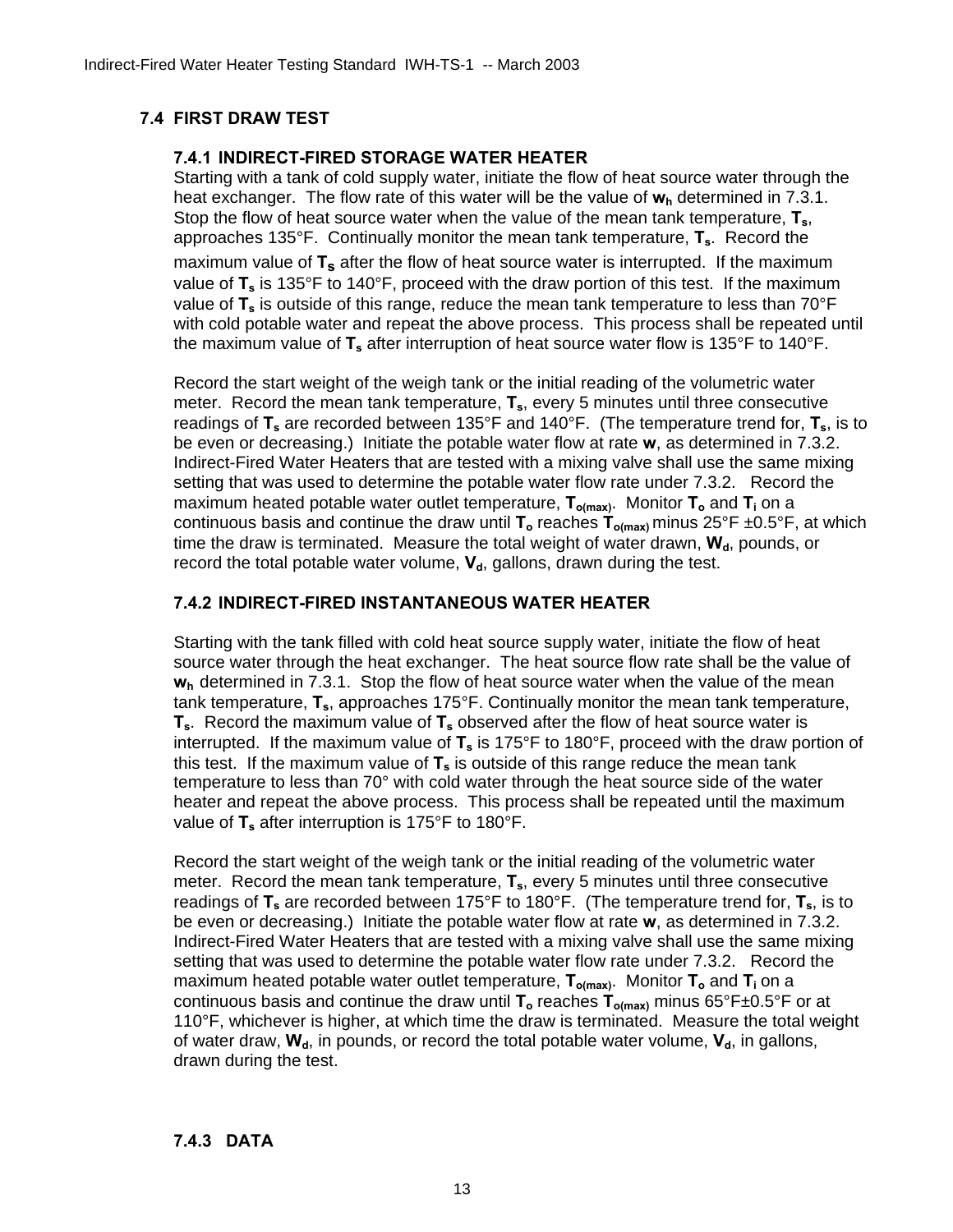Indirect-Fired Water Heater Testing Standard IWH-TS-1 -- March 2003

The following readings shall be recorded during the test: Time of the readings

Maximum mean tank temperature

Mean tank temperature, **Ts** *(minimum of three readings 5 minutes apart)*

Maximum potable outlet water temperature, **To(max)** Minimum potable outlet water temperature:

**To(max)** minus 25°F *(Storage Water Heaters)*, or

**To(max)** minus 65°F, or at 110°F, whichever is higher *(Instantaneous Water Heaters)* and final volume of water drawn during the test, **V**<sub>t</sub>, and **V**<sub>(end)</sub> Initial and final weight of water drawn during the test,  $WT_t$ , and  $WT_{(end)}$  or Initial

## **8.0 DATA TO BE RECORDED**

 Water volume determination values are to be recorded on form **IWH-V-1** Standby heat loss data is to be recorded on form **IWH-ST-1.** Data logger output may be substituted if the required data and times as shown on form **IWH-ST-1** are included in the printout.

Continuous draw data is to be recorded on form **IWH-CD-1**.

First draw data is to be recorded on form **IWH-FD-1**.

The calculated values are to be recorded on the report form **IWH-R-1**.

The summary information is to be included on form **IWH-S-1** 

## **9.0 CALCULATIONS**

## **9.1 WATER VOLUME DETERMINATION**

## **9.1.1 POTABLE WATER VOLUME**

Calculate the potable water volume of the Indirect-Fired Water Heater in gallons, **V**.

$$
V = (W_p - W_t)/\rho
$$

where:

W<sub>n</sub> weight of tank when filled with potable water, pounds

**W<sub>t</sub>** dry weight of tank, pounds

ρdensity of water, pounds per gallon at temperature **Tc** (see Table 3)

The volume, **V**, shall be within  $\pm$  5% of the manufacturer's claimed volume.

## **9.1.2 HEAT SOURCE WATER VOLUME**

Calculate the heat source water volume of the Indirect-Fired Water Heater in gallons, **Vh.**

 $V_h = (W_{bh} - W_p)/\rho$ 

where:

**W<sub>ph</sub>** weight of tank when filled with potable and heat source water, pounds

W<sub>p</sub> weight of tank when filled with potable water, pounds

 $\rho$  density of water, pounds per gallon at temperature  $T_c$  (see Table 3)

The volume,  $V_h$ , shall be within  $\pm$  5% of the manufacturer's claimed volume.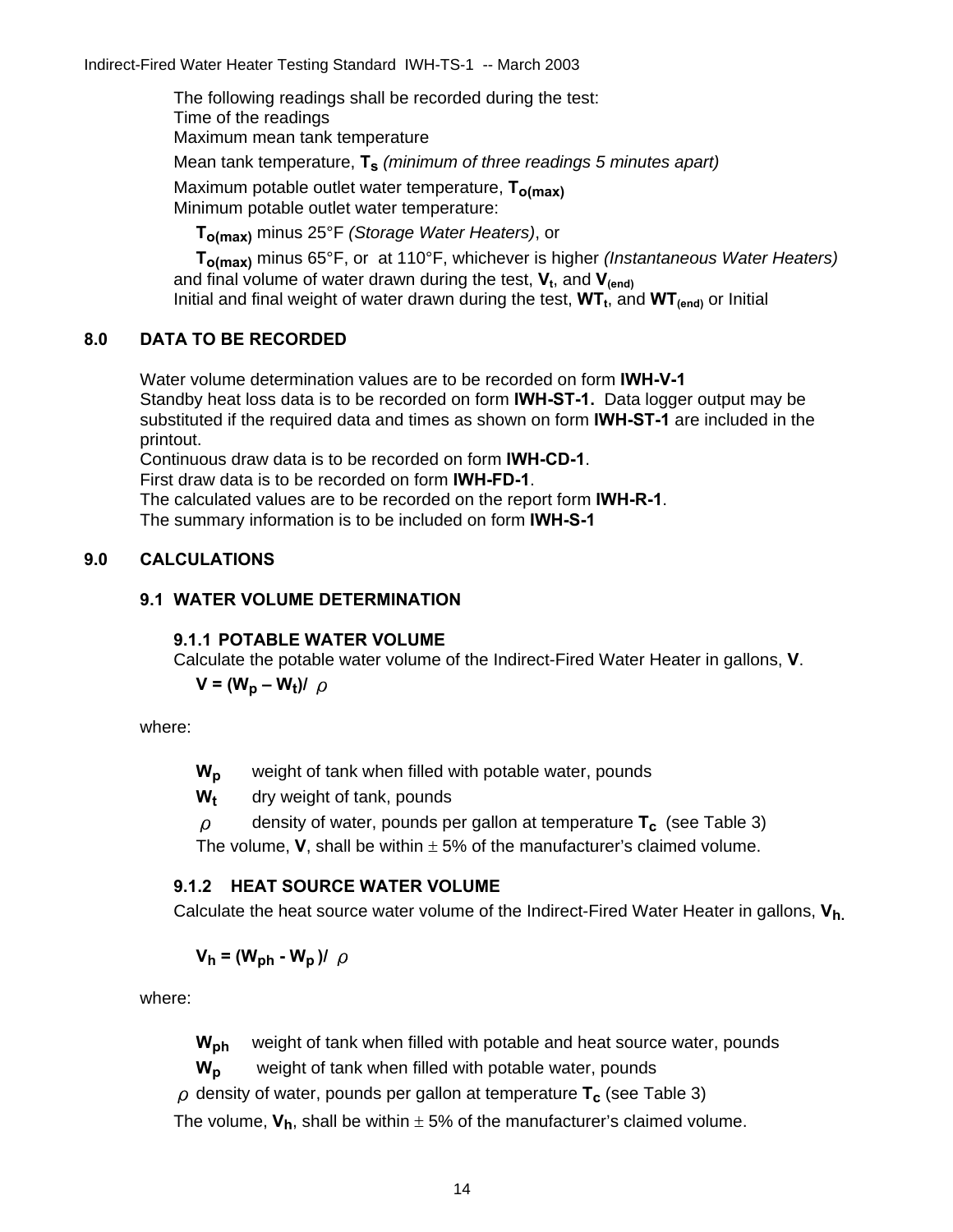### **9.2 STANDBY HEAT LOSS**

#### **9.2.1 STANDBY TEMPERATURE DECAY RATES**

#### **9.2.1.1 INDIRECT-FIRED STORAGE WATER HEATER**

Calculate the uncorrected decay rate, **DRu**, from the points between 137°F and 133°F by the least square method described in Exhibit A.

The mean tank water temperature decay rate, **DR**, in °F/hr is defined as:

## **DR = DRu** x **[ (135 - 70) / (135 - Ta)]**

where:

- **DR<sub>u</sub>** = Uncorrected decay rate as calculated by the least square method as shown in Exhibit A.
- $T_a$  = average air temperature during the test,  ${}^{\circ}$ F

## **9.2.1.2 INDIRECT-FIRED INSTANTANEOUS WATER HEATER**

Calculate the uncorrected decay rate, **DRu**, from the points between 182°F and 178°F by the least square method described in Exhibit A.

The mean tank water temperature decay rate, **DR**, in °F/hr is defined as:

$$
DR = DR_u X [ (180 - 70) / (180 - T_a) ]
$$

where:

| DR, | Uncorrected decay rate as calculated by the least square method |
|-----|-----------------------------------------------------------------|
|     | as shown in Exhibit A.                                          |

 $T_a$  = average air temperature during the test,  ${}^{\circ}$ F

#### **9.2.2 STANDBY HEAT LOSS**

#### **9.2.2.1 INDIRECT-FIRED STORAGE WATER HEATER**

For Indirect-Fired storage tanks, the heat loss, **Q**, in Btu/hr is defined as:

## $Q = (V + V_h)(8.216)(.999)(DR)$

where:

| v         | $=$ | measured volume of potable water, gal          |
|-----------|-----|------------------------------------------------|
| Vh        | $=$ | measured volume of heat source water, gal      |
| $8.216 =$ |     | density of water at 135°F, lb/gal              |
| .999      | $=$ | specific heat of water at 135°F, Btu/lb °F     |
| DR.       | $=$ | standby temperature decay rate at 135°F, °F/hr |

#### **9.2.2.2 INDIRECT-FIRED INSTANTANEOUS WATER HEATER**

For Indirect-Fired instantaneous water heaters, the heat loss, **Q**, in Btu/hr is defined as: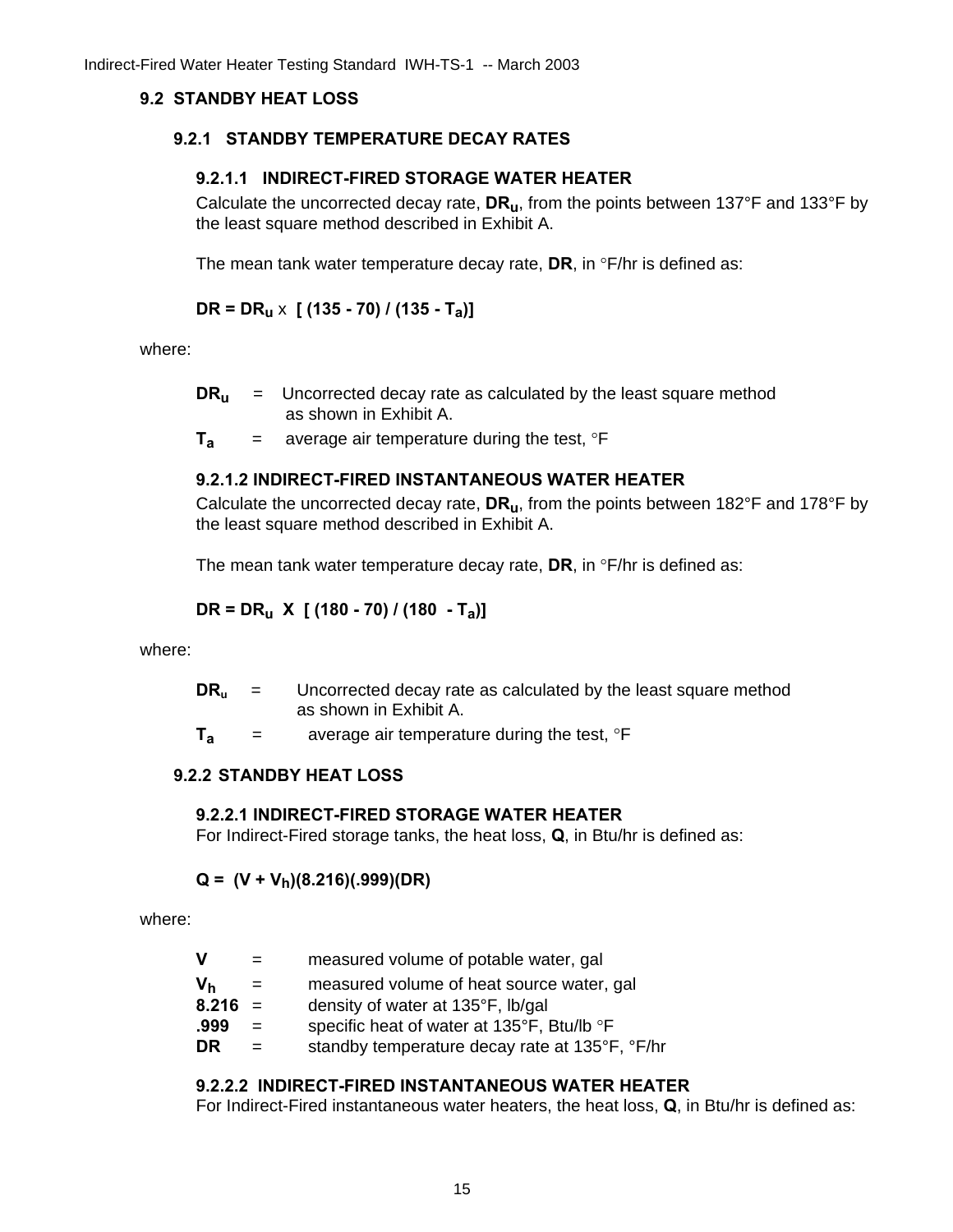## $Q = (V + V_h)(8.097)(1.003)(DR)$

where:

| v         |     | measured volume of potable water, gal          |
|-----------|-----|------------------------------------------------|
| Vь        | $=$ | measured volume of heat source water, gal      |
| $8.097 =$ |     | density of water at 180°F, lb/gal              |
| $1.003 =$ |     | specific heat of water at 180°F, Btu/lb°F      |
| DR.       | $=$ | standby temperature decay rate at 180°F, °F/hr |
|           |     |                                                |

#### **9.3 CONTINUOUS DRAW**

## **9.3.1 HEAT EXCHANGER HEAT INPUT**

The heat exchanger heat input,  $Q_h$ , Btu/hr, is to be calculated as follows:

$$
Q_h = (w_{h,avg}) (c_p) (T_{ih,avg} - T_{oh,avg}) \nho 60
$$

where:

| Wh, avg       |     | heat source water flow rate, gpm                                                                          |
|---------------|-----|-----------------------------------------------------------------------------------------------------------|
| $c_p$         | $=$ | specific heat of water at the average of $T_{oh}$ and $T_{ih}$<br>temperatures, Btu/°F/lb. (See Table 3.) |
| $T_{oh, avg}$ | $=$ | average outlet water temperature from the indirect-fired<br>water heater to the heat source, °F           |
| $T_{ih,avg}$  | $=$ | average inlet water temperature to the indirect-fired water<br>heater from the heat source, °F            |
| ρ             | $=$ | density of the water at the average of, T <sub>oh,avg</sub> and, T <sub>ih,avg</sub> ,                    |
| 60            |     | pounds per gallon at temperature $T_c$ (See Table 3.)<br>minutes per hour                                 |

## **9.3.2 CONTINUOUS DRAW RATING**

Calculate the continuous draw rating,  $V_{cd}$ , in gallons per hour and defined as:

$$
V_{\rm cd} = 2 V_{\rm c} (T_{\rm o,avg} - T_{\rm i,avg}) / (135 - 58)
$$

**or** 

$$
V_{cd} = \frac{2 (Wc) (T_{o,avg} - T_{i,avg})}{\rho (135 - 58)}
$$

where:

|             | 2 = number of test half hours per hour                                   |
|-------------|--------------------------------------------------------------------------|
|             | $V_c$ = volume of water drawn during continuous draw test, gal/30 min.   |
|             | 135-58 = nominal temperature rise, $\textdegree$ F                       |
|             | $T_{o,avg}$ = average potable water outlet temperature, $\textdegree$ F. |
| $T_{i,avg}$ | $=$ average potable water inlet temperature, $\degree$ F.                |
| $W_{C}$     | = total weight of water drawn during continuous draw test, pounds        |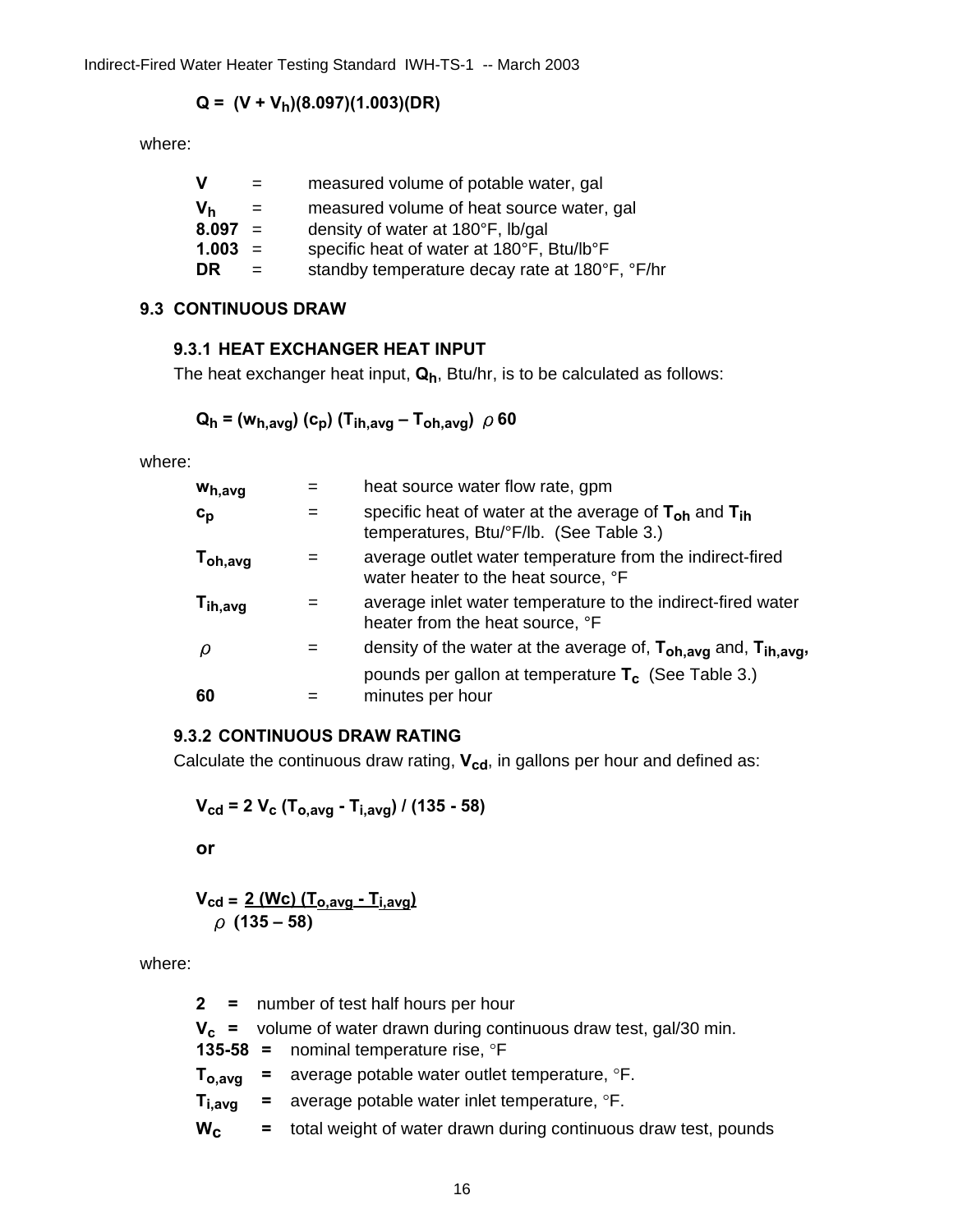$\rho$  **=** density of water, pounds per gallon at temperature  $T_c$  (see Table 3)

#### **9.4 FIRST DRAW**

Calculate the first draw water volume V<sub>d</sub>

 $V_d = V_{(END)} - V_t$ 

 **or** 

 $V_d$  = (WT<sub>(END)</sub> - WT<sub>t</sub>)/ρ

where:

| $V_{(END)}$            | $=$ | Final volume meter reading of water when test is completed, gal          |
|------------------------|-----|--------------------------------------------------------------------------|
| v.                     | $=$ | Initial volume meter reading of water when test is initiated, gal        |
| WT <sub>(END)</sub>    | $=$ | Final weight of weigh tank and water, lbs                                |
| $WT_t$                 | $=$ | Tare weight of weigh tank, lbs                                           |
| $\boldsymbol{\varrho}$ | $=$ | Density of the water at the average water temperature in the weigh tank, |
|                        |     | Ibs/gal. See Table 3                                                     |

#### **9.5 FIRST HOUR RATING**

Calculate the first hour rating,  $V_f$ , expressed in gallons per hour and defined as:

 $V_f = V_{cd} + Vd$ 

**or** 

 $V_f = V_{cd} + (W_d / \rho)$ 

where:

| total volume of water drawn during first draw test, gal                |
|------------------------------------------------------------------------|
| total weight of water drawn during first draw test, pounds             |
| density of water, pounds per gallon at temperature $T_c$ (see Table 3) |
|                                                                        |

## **10.0 TEST REPORT**

#### **10.1 WATER VOLUME DETERMINATION**

 **10.1.1** Form **IWH-V-1** 

#### **10.2 STANDBY TEST**

 **10.2.1** Form **IWH-ST-1** 

#### **10.2.2 GRAPH**

Plot of temperature vs. time, including data points at a mean tank temperature above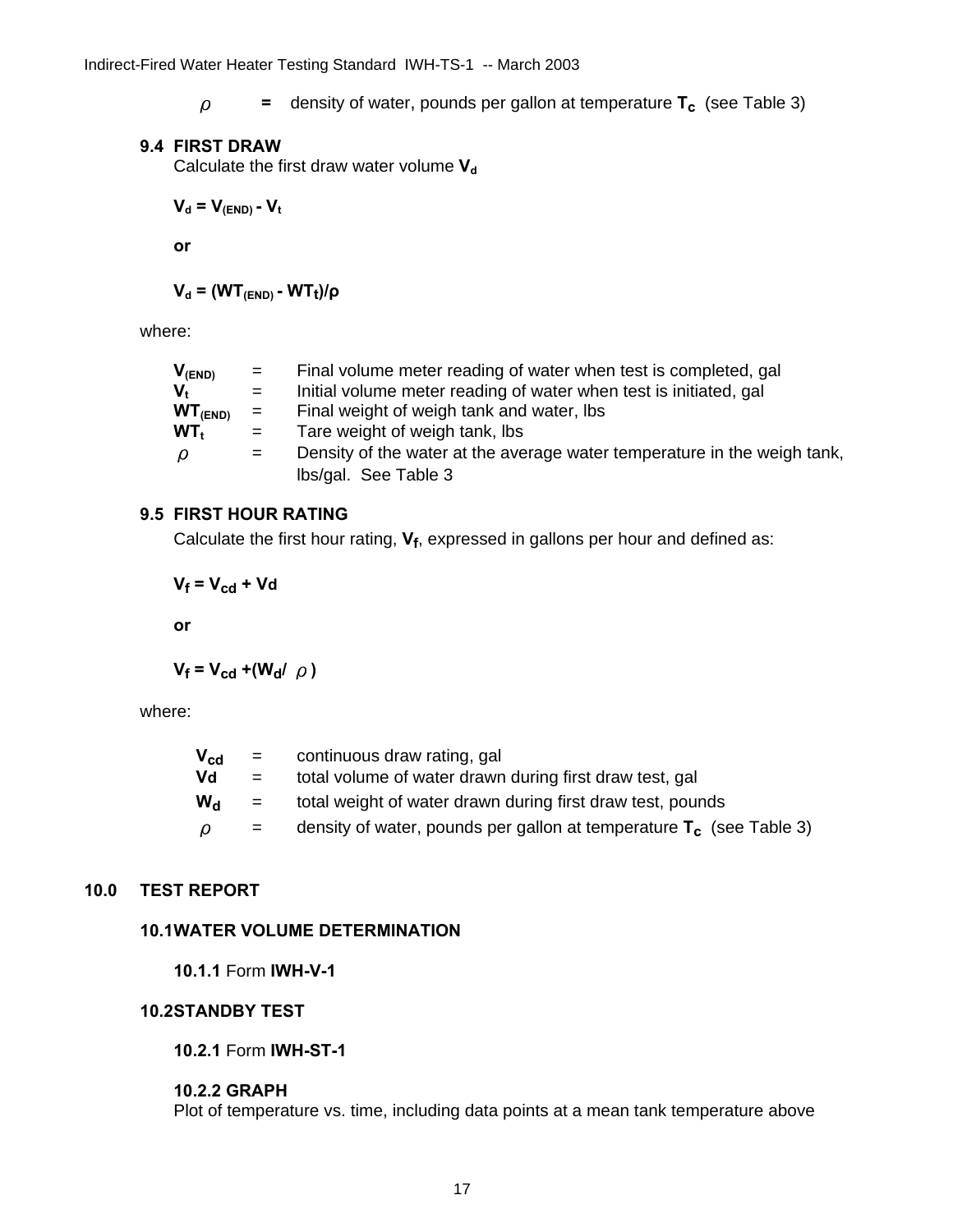137°F and below 133°F for storage indirect-fired water heaters and 182 F and 178 F for instantaneous indirect-fired water heaters.

### **10.3. CONTINUOUS DRAW TEST**

**10.3.1** Log sheet Form **IWH-CD-1** 

#### **10.4 FIRST DRAW TEST**

**10.4.1** Log sheet Form **IWH-FD-1**

## **10.5 INDIRECT-FIRED WATER HEATER PERFORMANCE REPORT**

 **10.5.1** Form **IWH-R-1**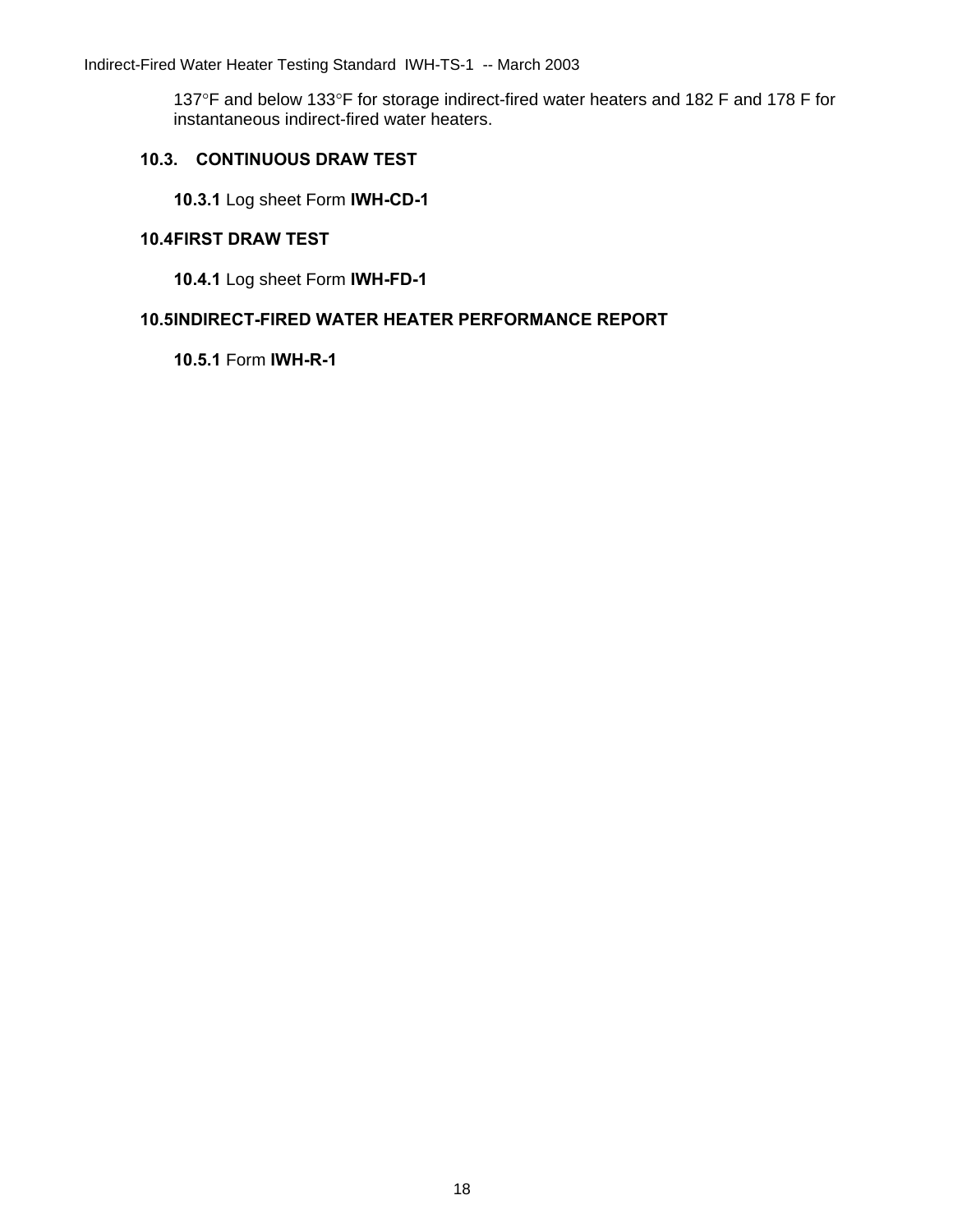**Form IWH-V-1 Rev. 3/03** 

| Mfr.:             |  |
|-------------------|--|
| <b>Model No.:</b> |  |
| Date:             |  |
| Completed by:     |  |

# **INDIRECT-FIRED WATER HEATER VOLUME LOG**

**Dry weight of the Indirect-Fired Water Heater (Wt) \_\_\_\_\_\_\_\_\_\_\_\_\_\_\_\_\_lbs.** 

Weight of Indirect-Fired Water Heater filled with potable water (Wp)\_\_\_\_\_\_\_\_\_\_\_\_\_\_\_\_\_\_\_\_\_\_lbs.

**Weight of Indirect-Fired Water Heater filled with potable water and heat source water (Wph)\_\_\_\_\_\_\_\_\_\_\_\_\_\_\_\_lbs.** 

**Temperature of water used to fill the Indirect-Fired Water Heater (Tc)\_\_\_\_\_\_\_\_\_\_\_\_\_\_\_\_\_\_ °F**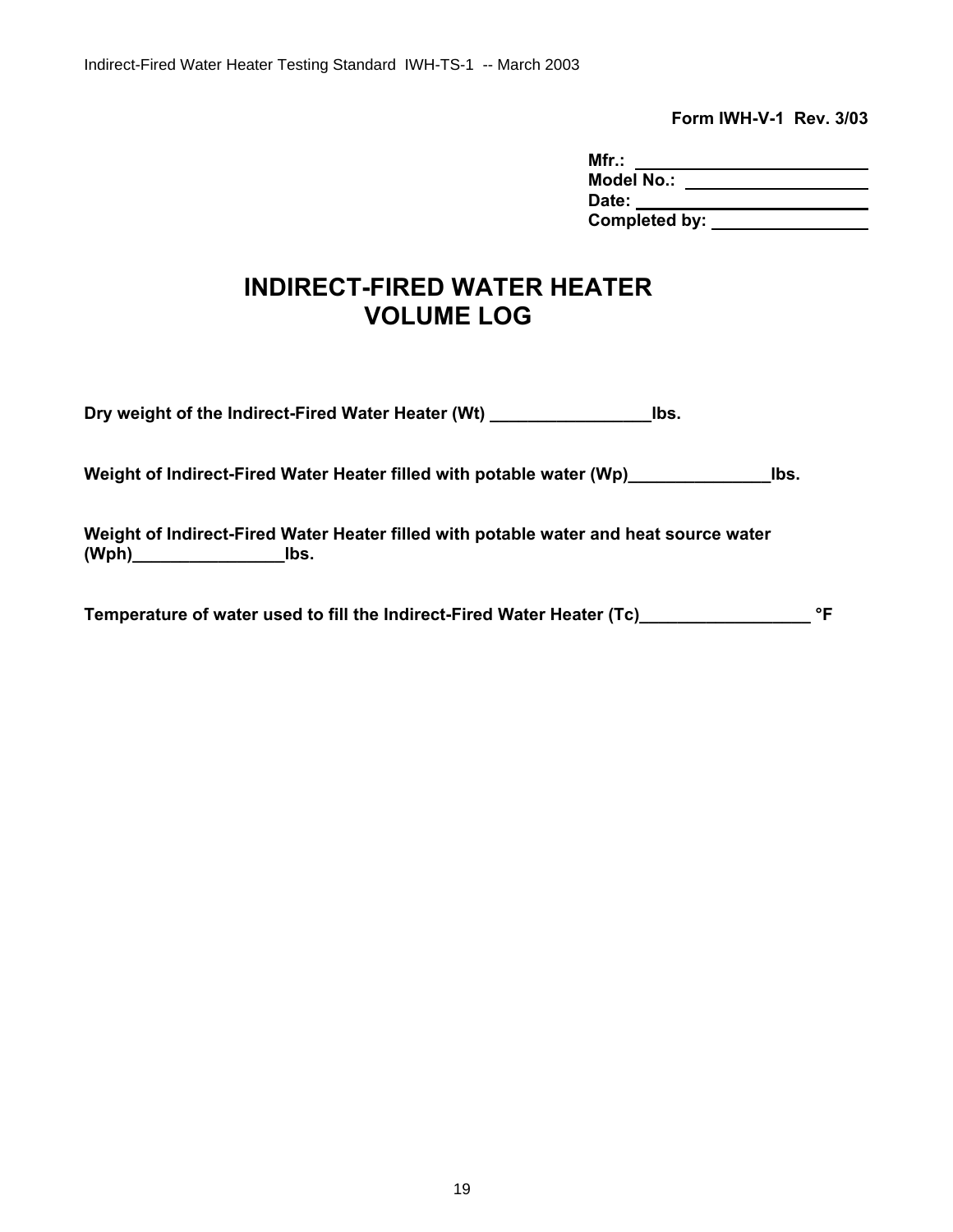**Form IWH-ST-1 Rev 3/03** 

| Mfr.:             |  |
|-------------------|--|
| <b>Model No.:</b> |  |
| Date:             |  |
| Completed by:     |  |

# **INDIRECT-FIRED WATER HEATER STANDBY TEST LOG**

**Start Time \_\_\_\_\_\_\_\_\_\_\_\_\_\_\_\_\_\_\_\_\_\_ Starting Mean Tank Temp. \_\_\_\_\_\_\_\_\_\_\_\_\_\_\_\_\_\_\_ °F** 

|                 | <b>Mean Tank Ambient</b> |              |                 | <b>Mean Tank</b> Ambient |           |                 | <b>Mean Tank</b> | <b>Ambient</b> |
|-----------------|--------------------------|--------------|-----------------|--------------------------|-----------|-----------------|------------------|----------------|
|                 | Water                    | Air Temp.    |                 | Water                    | Air Temp. |                 | Water            | Air Temp.      |
| <b>TIME</b>     | Temp. (Ts)               |              | <b>TIME</b>     | Temp. (Ts)               | (Ta)      | <b>TIME</b>     | Temp. (Ts)       |                |
| Min.            | $^{\circ}$ F             | $(Ta)$<br>°F |                 | $^{\circ}$ F             | °F        |                 | $^{\circ}$ F     | $(Ta)$<br>°F   |
| $+15$ Min       |                          |              | 30              |                          |           | 45              |                  |                |
|                 |                          |              |                 |                          |           |                 |                  |                |
| 30              |                          |              | 45              |                          |           | 9 Hours         |                  |                |
| 45              |                          |              | 5 Hours         |                          |           | 15              |                  |                |
| 1 Hour          |                          |              | $\overline{15}$ |                          |           | 30              |                  |                |
| 15              |                          |              | 30              |                          |           | 45              |                  |                |
| 30              |                          |              | 45              |                          |           | 10 Hours        |                  |                |
| 45              |                          |              | <b>6 Hours</b>  |                          |           | 15              |                  |                |
| 2 Hours         |                          |              | 15              |                          |           | 30              |                  |                |
| $\overline{15}$ |                          |              | 30              |                          |           | $\overline{45}$ |                  |                |
| 30              |                          |              | 45              |                          |           | 11 Hours        |                  |                |
| 45              |                          |              | 7 Hours         |                          |           | 15              |                  |                |
| 3 Hours         |                          |              | 15              |                          |           | 30              |                  |                |
| 15              |                          |              | 30              |                          |           | 45              |                  |                |
| 30              |                          |              | 45              |                          |           | 12 Hours        |                  |                |
| 45              |                          |              | 8 Hours         |                          |           |                 |                  |                |
| 4 Hours         |                          |              | 15              |                          |           |                 |                  |                |
| 15              |                          |              | 30              |                          |           |                 |                  |                |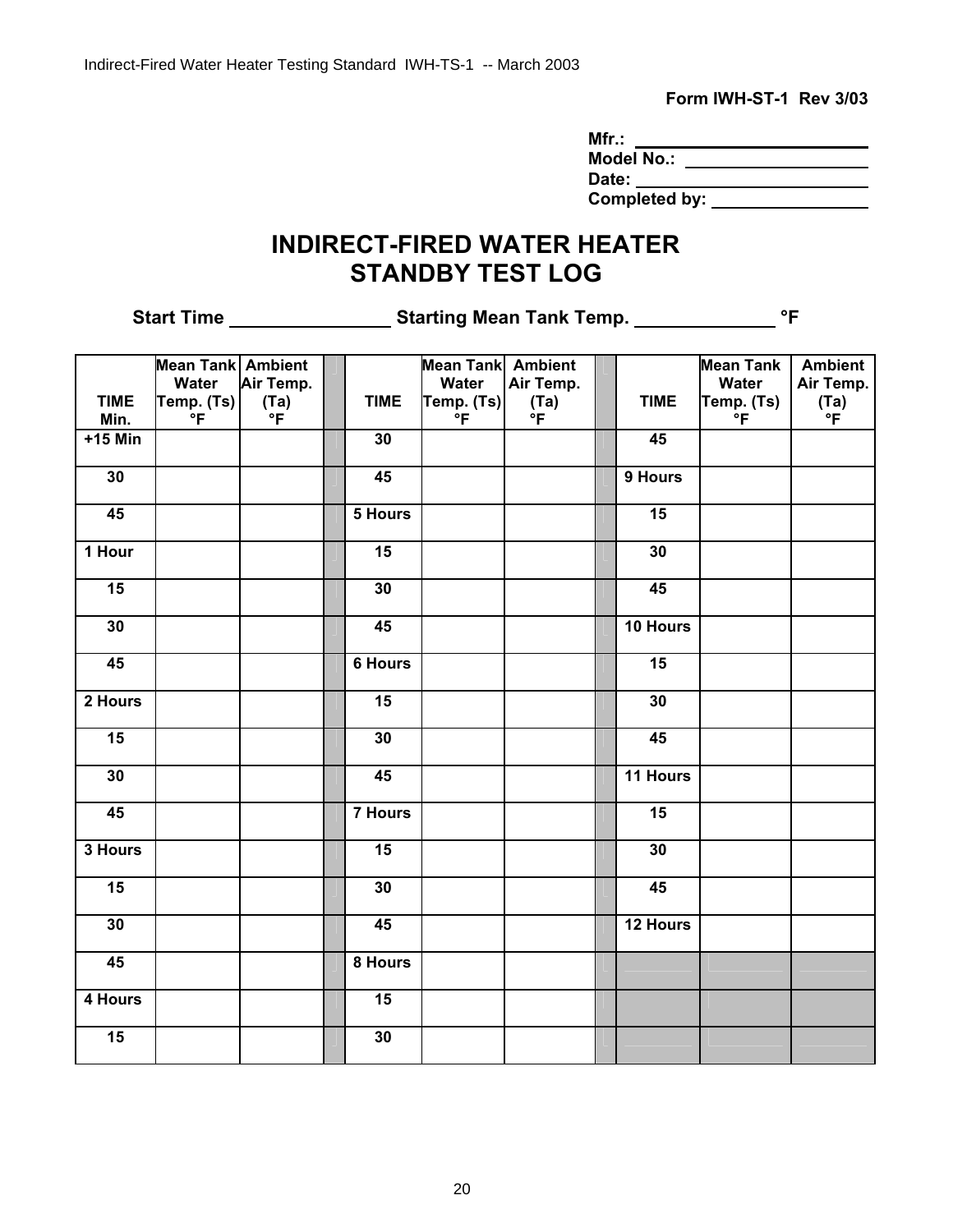**Form IWH-CD-1 Rev.3/03** 

| Mfr.:             |  |
|-------------------|--|
| <b>Model No.:</b> |  |
| Date:             |  |
| Completed by:     |  |

# **INDIRECT-FIRED WATER HEATER CONTINUOUS DRAW TEST**

| <b>POTABLE WATER</b>    |                             |                              |                                   | <b>HEAT SOURCE WATER</b>    |                              |                              |                            |
|-------------------------|-----------------------------|------------------------------|-----------------------------------|-----------------------------|------------------------------|------------------------------|----------------------------|
| <b>TIME</b>             | <b>INLET</b><br><b>TEMP</b> | <b>OUTLET</b><br><b>TEMP</b> | <b>WEIGHT OR</b><br><b>VOLUME</b> | <b>INLET</b><br><b>TEMP</b> | <b>RETURN</b><br><b>TEMP</b> | <b>FLOW</b><br><b>RATE</b>   | <b>ROOM</b><br><b>TEMP</b> |
| (Minutes)               | $(T_i)$<br>ºF               | (T <sub>O</sub> )<br>°F      | (Wc or Vc)<br>(lbs or gal)        | (Tih)<br>°F                 | (T <sub>oh</sub> )<br>ºF     | (W <sub>h</sub> )<br>gal/min | $(T_a)$<br>°F              |
| $\mathbf 0$             |                             |                              |                                   |                             |                              |                              |                            |
| $\overline{\mathbf{5}}$ |                             |                              |                                   |                             |                              |                              |                            |
| 10                      |                             |                              |                                   |                             |                              |                              |                            |
| 15                      |                             |                              |                                   |                             |                              |                              |                            |
| 20                      |                             |                              |                                   |                             |                              |                              |                            |
| 25                      |                             |                              |                                   |                             |                              |                              |                            |
| 30                      |                             |                              |                                   |                             |                              |                              |                            |
| 35                      |                             |                              |                                   |                             |                              |                              |                            |
| 40                      |                             |                              |                                   |                             |                              |                              |                            |
| 45                      |                             |                              |                                   |                             |                              |                              |                            |
| 50                      |                             |                              |                                   |                             |                              |                              |                            |
| 55                      |                             |                              |                                   |                             |                              |                              |                            |
| 60                      |                             |                              |                                   |                             |                              |                              |                            |
| 65                      |                             |                              |                                   |                             |                              |                              |                            |
| 70                      |                             |                              |                                   |                             |                              |                              |                            |
| 75                      |                             |                              |                                   |                             |                              |                              |                            |
| 80                      |                             |                              |                                   |                             |                              |                              |                            |
| 85                      |                             |                              |                                   |                             |                              |                              |                            |
| 90                      |                             |                              |                                   |                             |                              |                              |                            |
| <b>TOTAL</b>            |                             |                              |                                   |                             |                              |                              |                            |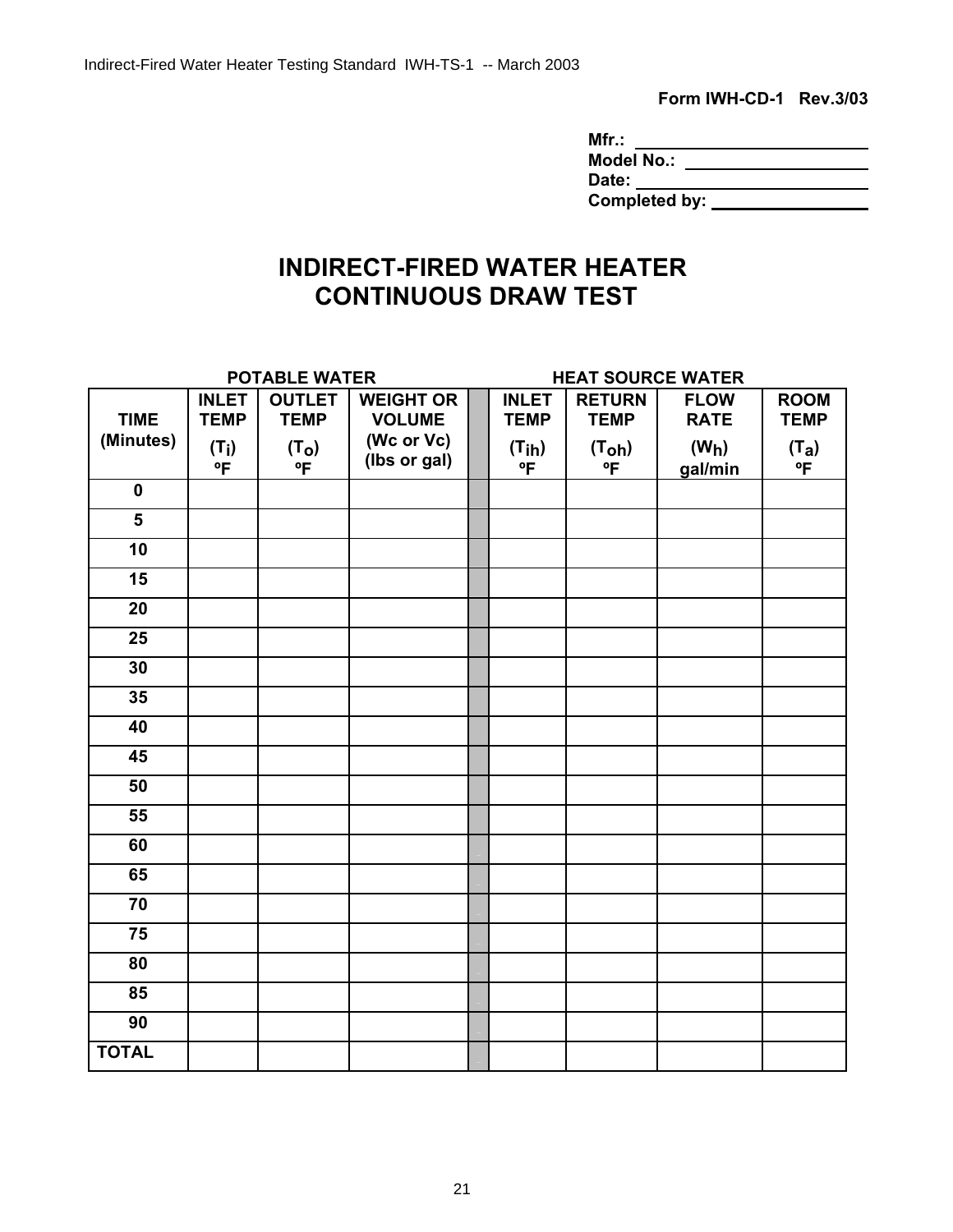**Form IWH-FD-1 Rev. 3/03** 

| Mfr.:             |  |
|-------------------|--|
| <b>Model No.:</b> |  |
| Date:             |  |
| Completed by:     |  |

# **INDIRECT WATER HEATER FIRST DRAW TEST**

| <b>Time</b><br><b>Minutes</b> | <b>Mean Tank</b><br>Temp.(Ts)<br>$^{\circ}$ E | Time<br><b>Minutes</b> | <b>Mean Tank</b><br>Temp. (Ts)<br>$^{\circ}$ E | <b>Time</b><br><b>Minutes</b> | <b>Mean Tank</b><br>Temp.<br>°F |
|-------------------------------|-----------------------------------------------|------------------------|------------------------------------------------|-------------------------------|---------------------------------|
|                               |                                               | 25                     |                                                | 50                            |                                 |
| 5                             |                                               | 30                     |                                                | 55                            |                                 |
| 10                            |                                               | 35                     |                                                | 60                            |                                 |
| 15                            |                                               | 40                     |                                                | 65                            |                                 |
| 20                            |                                               | 45                     |                                                | 70                            |                                 |

**Weigh tank start weight or start gallon reading WTt or Vt lbs or gal** 

**Start flow of potable water** 

**Monitor T<sub>o</sub> and T<sub>in</sub> continually** 

**Record maximum leaving potable water temperature To,max: °F** 

Stop flow when T<sub>o,max</sub> minus 25°F  $\pm$ 0.5°F is reached for storage water heaters, or when T<sub>o,max</sub> minus 65°F  $\pm$ 0.5°F or 110°F, whichever is higher, is reached for instantaneous water heaters.

Record T<sub>o,max</sub> minus 25°F +0.5°F for storage water heaters: \_\_\_\_\_\_\_\_\_\_\_\_\_\_\_\_\_\_\_\_ °F

**OR**

Record T<sub>o,max</sub> minus  $65^{\circ}F \pm 0.5^{\circ}F$  or 110°F, whichever is higher, for instantaneous water heaters: \_\_\_\_\_\_\_\_\_\_\_\_\_\_\_\_\_\_\_\_\_\_\_\_\_\_\_°F

**Record final weight WT(end) or gallons reading V(end): lbs or Gal**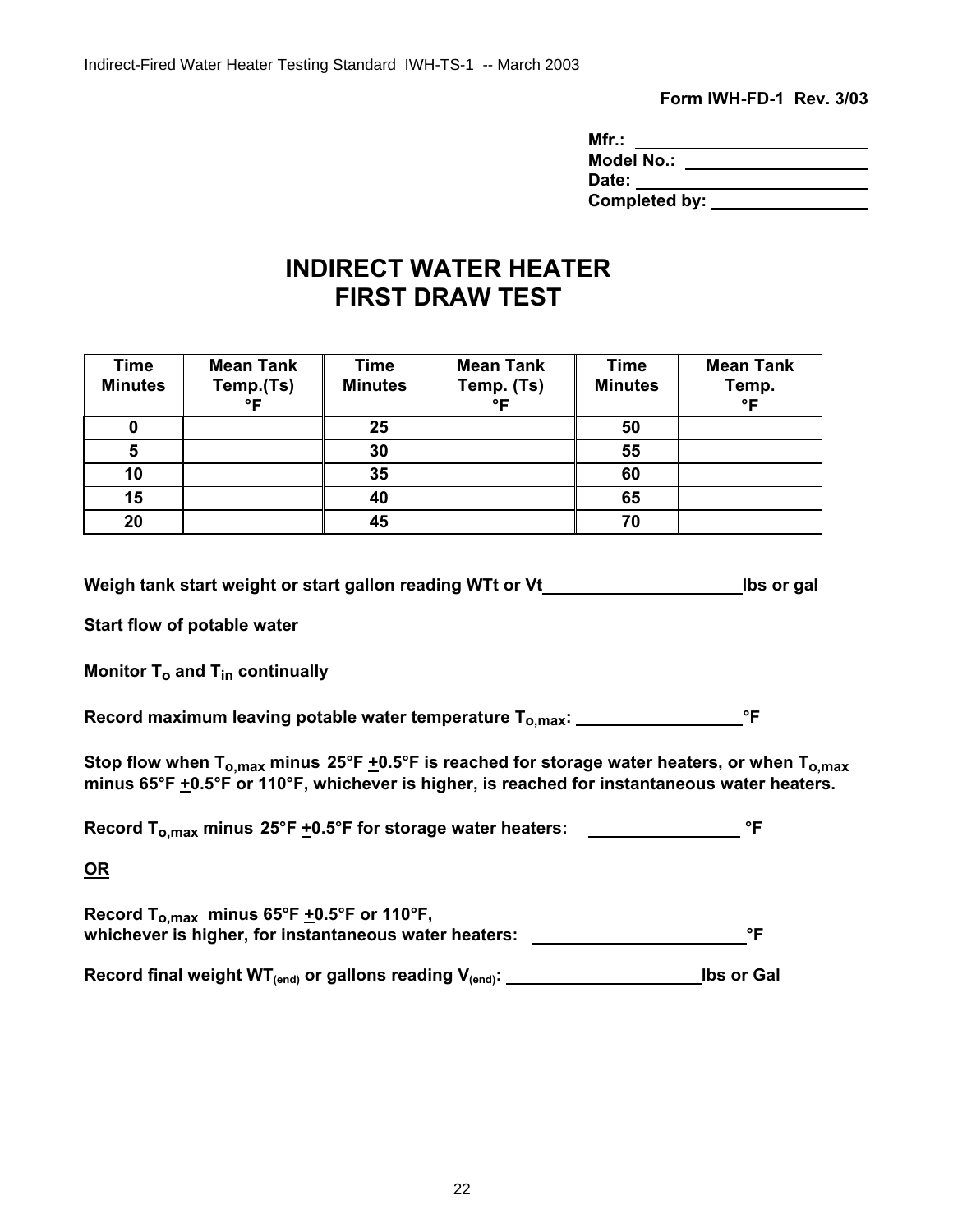**GAMA IWH-R-1 Rev 3/03** 

**Indirect-Fired Water Heater Report Sheet** 

| Company Name           | Indirect-Fired Water Heater Model Number_<br><b>Nominal Size</b><br>Potable Water in Tank □ or Coil □, Indirect Fired Storage Heater □, Instantaneous Indirect Fired Heater □                                                                             |  |
|------------------------|-----------------------------------------------------------------------------------------------------------------------------------------------------------------------------------------------------------------------------------------------------------|--|
|                        |                                                                                                                                                                                                                                                           |  |
|                        | Heat Source Manufacturer<br>Btuh Output<br>Duman Btuh Input<br>Duman Btuh Input<br>Btuh Input<br>Duman Btuh Input<br>Duman Btuh Input<br>Duman Btuh Input<br>Duman Btuh Input<br>Duman Btuh Input<br>Duman Btuh Input<br>Duman Btuh Input<br>Duman Btuh I |  |
|                        |                                                                                                                                                                                                                                                           |  |
| General                | <b>Test Number</b>                                                                                                                                                                                                                                        |  |
|                        | <b>Test Date</b>                                                                                                                                                                                                                                          |  |
| Water Volume           | Heater Dry Weight (Wt)<br>Ibs                                                                                                                                                                                                                             |  |
|                        | Weight of Heater Filled with Potable Water (WP)<br>Ibs                                                                                                                                                                                                    |  |
|                        | Weight of Heater Filled with Potable and Heat Source Water (W <sub>ph</sub> )<br>Ibs                                                                                                                                                                      |  |
|                        | Water Temperature Used to Fill Heater $(T_c)$<br>$^{\circ}$ F                                                                                                                                                                                             |  |
|                        | Water Density $(\rho)$ , (see table 3)<br>lbs/gal                                                                                                                                                                                                         |  |
|                        | Potable Water Volume $(V_p)$                                                                                                                                                                                                                              |  |
|                        | gal                                                                                                                                                                                                                                                       |  |
|                        | Heat Source Water Volume $(V_h)$<br>gal                                                                                                                                                                                                                   |  |
| <b>Standby Loss</b>    | Uncorrected decay rate $(DR_u)$<br>°F/Hr                                                                                                                                                                                                                  |  |
|                        | $^{\circ}$ F<br>Average Water Temperature $(T_c)$                                                                                                                                                                                                         |  |
|                        | Mean Tank Water Temperature Decay Rate (DR)<br>°F/Hr                                                                                                                                                                                                      |  |
|                        | Heat Loss Q<br><b>Btuh</b>                                                                                                                                                                                                                                |  |
| <b>Continuous Draw</b> | Heat Source Water Flow Rate (Wh, avg)<br>Gpm                                                                                                                                                                                                              |  |
|                        | $\overline{\circ}$ F<br>Average Outlet Water Temperature to Heat Source (T <sub>oh.avg</sub> )                                                                                                                                                            |  |
|                        | Average Inlet Water Temperature from Heat Source (T <sub>ih.avg</sub> )<br>$^{\circ}$ F                                                                                                                                                                   |  |
|                        | Heat Source Input $(Q_h)$<br><b>Btuh</b>                                                                                                                                                                                                                  |  |
|                        | Average Potable Water Inlet Temperature (T <sub>i</sub> )<br>$^{\circ}$ F                                                                                                                                                                                 |  |
|                        | $^{\circ}$ F<br>Potable Water Outlet Temperature $(T_0)$                                                                                                                                                                                                  |  |
|                        | Potable start weight or volumetric meter reading<br>lbs or<br>gal                                                                                                                                                                                         |  |
|                        | Potable final weight or volumetric meter reading<br>lbs or<br>gal                                                                                                                                                                                         |  |
|                        | Volume or Weight of Potable Water Drawn (V <sub>c</sub> or W <sub>c</sub> )<br>gal or lbs                                                                                                                                                                 |  |
|                        | Density of Water at Average Water Temperature $(\rho)$<br>lbs/gal                                                                                                                                                                                         |  |
|                        | Continuous Draw Rating (V <sub>cd</sub> )<br>gal/hr                                                                                                                                                                                                       |  |
| <b>First Draw</b>      | $^{\circ}$ F<br>Maximum value of the mean tank temperature $(T_s)$                                                                                                                                                                                        |  |
|                        | $^{\circ}$<br>Potable outlet water maximum temperature $T_{\text{o(max)}}$                                                                                                                                                                                |  |
|                        | Potable outlet water stop temperature $(T_{o(max)} - 25F$ or -65F or 110F<br>$^{\circ}$ F                                                                                                                                                                 |  |
|                        | Potable start weight or volumetric meter reading (WT <sub>t</sub> or $V_t$ )<br>lbs or gal                                                                                                                                                                |  |
|                        | Potable final weight or volumetric meter reading $(WT_{(end)}$ or $V_{(end)}$ ) lbs or gal                                                                                                                                                                |  |
|                        | Net weight divided by $\rho$ or gallons of water drawn (W <sub>d</sub> or V <sub>d</sub> )<br>gal                                                                                                                                                         |  |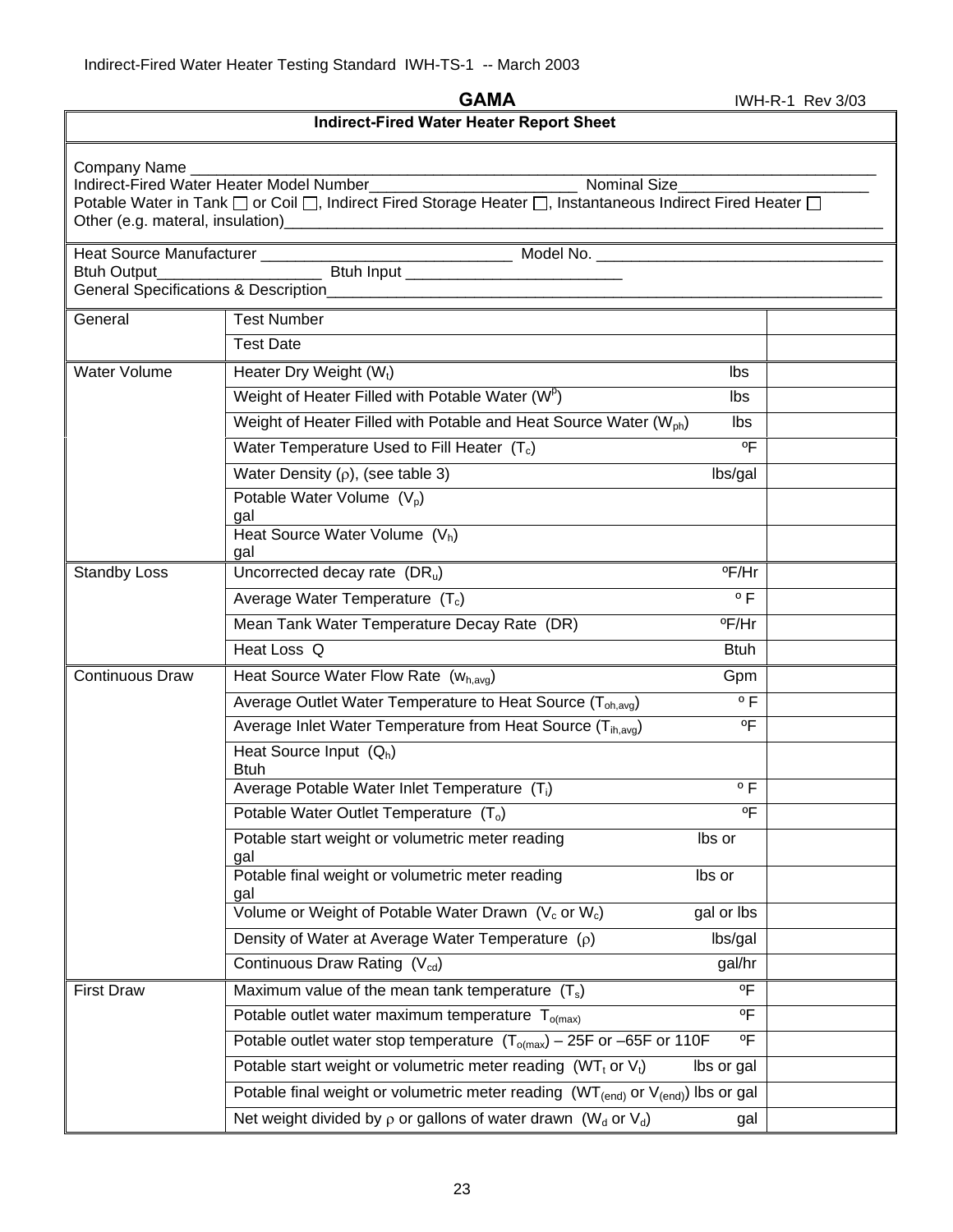| $-$<br>First Hour<br>Rating | $(V_f)$<br>--<br>First Hour Rating | gal/hr                |  |
|-----------------------------|------------------------------------|-----------------------|--|
| Location<br>∟aboratory '    |                                    | . Conducted bv<br>est |  |

# **TABLE 3**

# **DENSITY OF WATER**

| <b>Water</b>       | <b>Specific Heat</b> | <b>Water</b>     |
|--------------------|----------------------|------------------|
| <b>Temperature</b> | Of Water $(c_{p})$   | Density $(\rho)$ |
| °F                 | Btu/lb °F            | lbs/gal          |
| 40                 | 1.004                | 8.345            |
| 50                 | 1.002                | 8.343            |
| 60                 | 1.000                | 8.338            |
| 70                 | 0.999                | 8.329            |
| 80                 | 0.998                | 8.318            |
| 90                 | 0.998                | 8.304            |
| 100                | 0.998                | 8.288            |
| 110                | 0.999                | 8.270            |
| 120                | 0.999                | 8.250            |
| 130                | 0.999                | 8.228            |
| 135                | 0.999                | 8.216            |
| 140                | 0.999                | 8.205            |
| 150                | 1.000                | 8.180            |
| 160                | 1.001                | 8.154            |
| 170                | 1.002                | 8.124            |
| 180                | 1.003                | 8.097            |
| 190                | 1.004                | 8.067            |
| 200                | 1.005                | 8.035            |